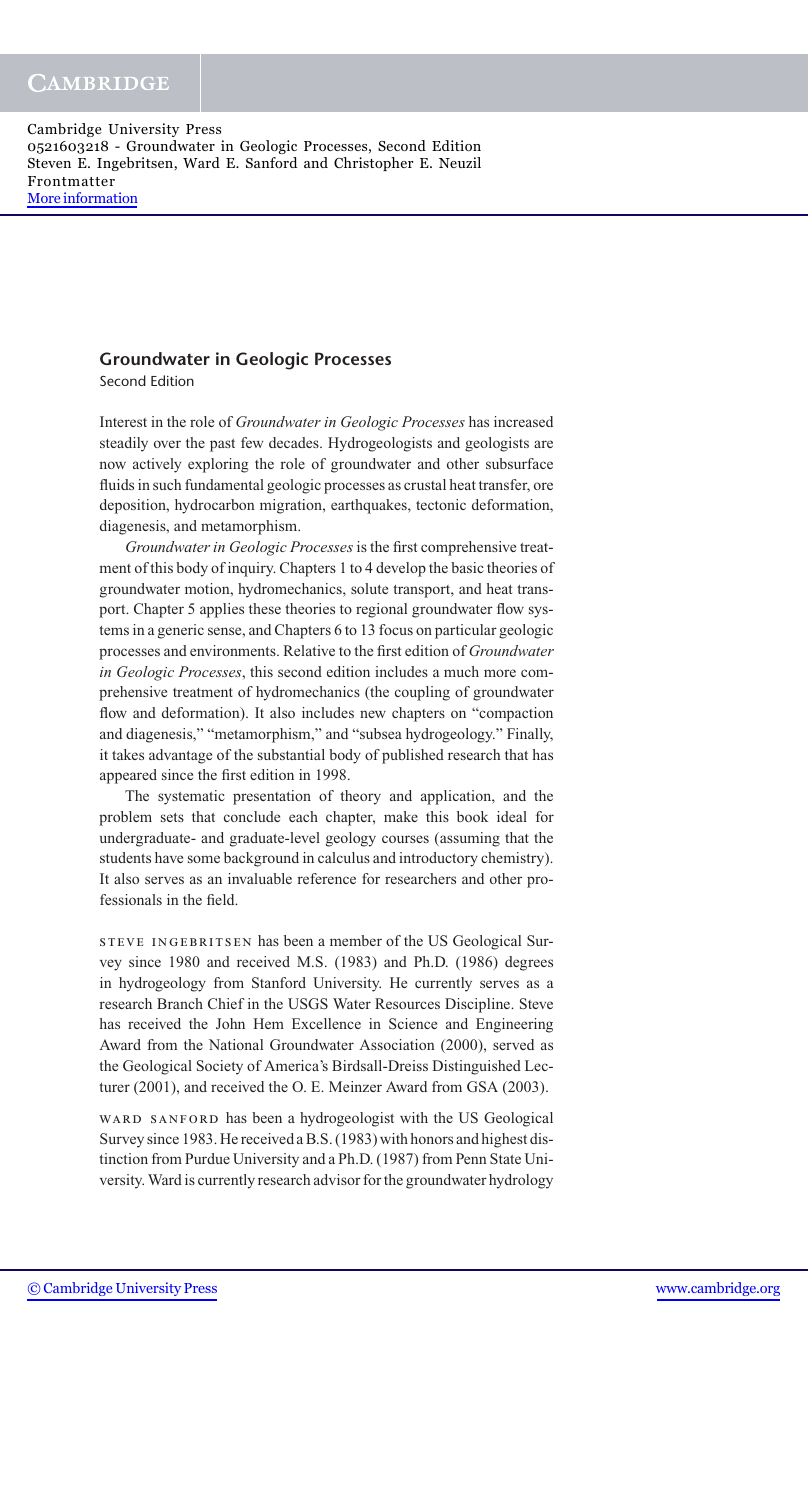> discipline of the USGS National Research Program. He has received the Geological Society of America Young Scientist Award (Donath Medal) (1995) and the John Hem Excellence in Science and Engineering Award from the National Groundwater Association (2000).

> chris neuzil has been a hydrogeologist with the US Geological Survey since 1977. He holds a B.A. in geology from the State University of New York at Binghamton (1971) and a Ph.D. in hydrogeology from Johns Hopkins University (1980). Chris is a senior scientist in the USGS National Research Program. He received the O. E. Meinzer Award from the Geological Society of America (1991) and served as GSA's 1995 Birdsall-Dreiss Distinguished Lecturer. He serves or has served on the editorial boards of *Water Resources Research, Ground Water*, and *Geofluids*.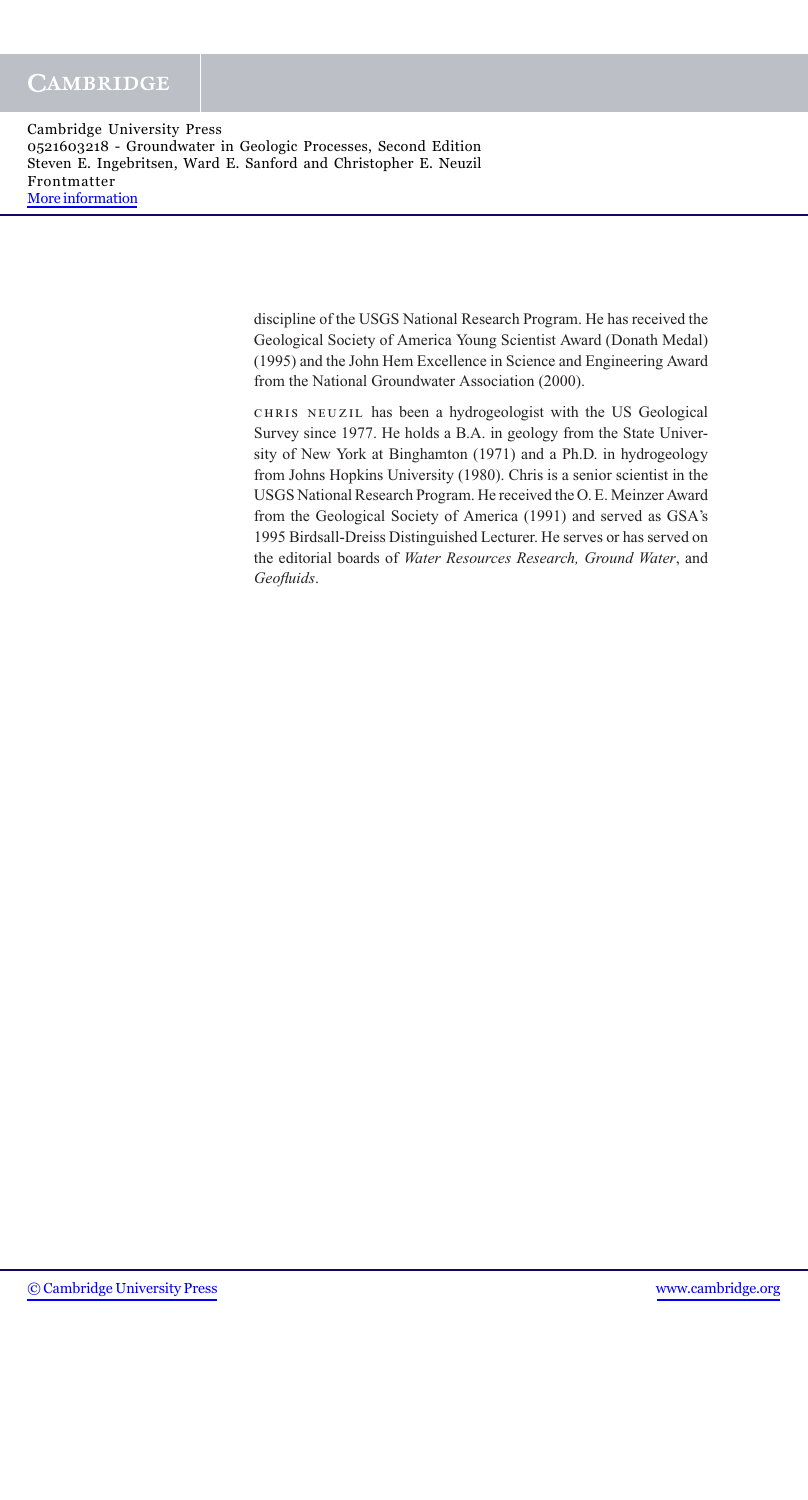# Groundwater in Geologic **Processes**<br>Second Edition

**Steven E. Ingebritsen** 

*United States Geological Survey* Menlo Park, California

**Ward E. Sanford** *United States Geological Survey* Reston, Virginia

#### **Christopher E. Neuzil**

*United States Geological Survey* Reston, Virginia

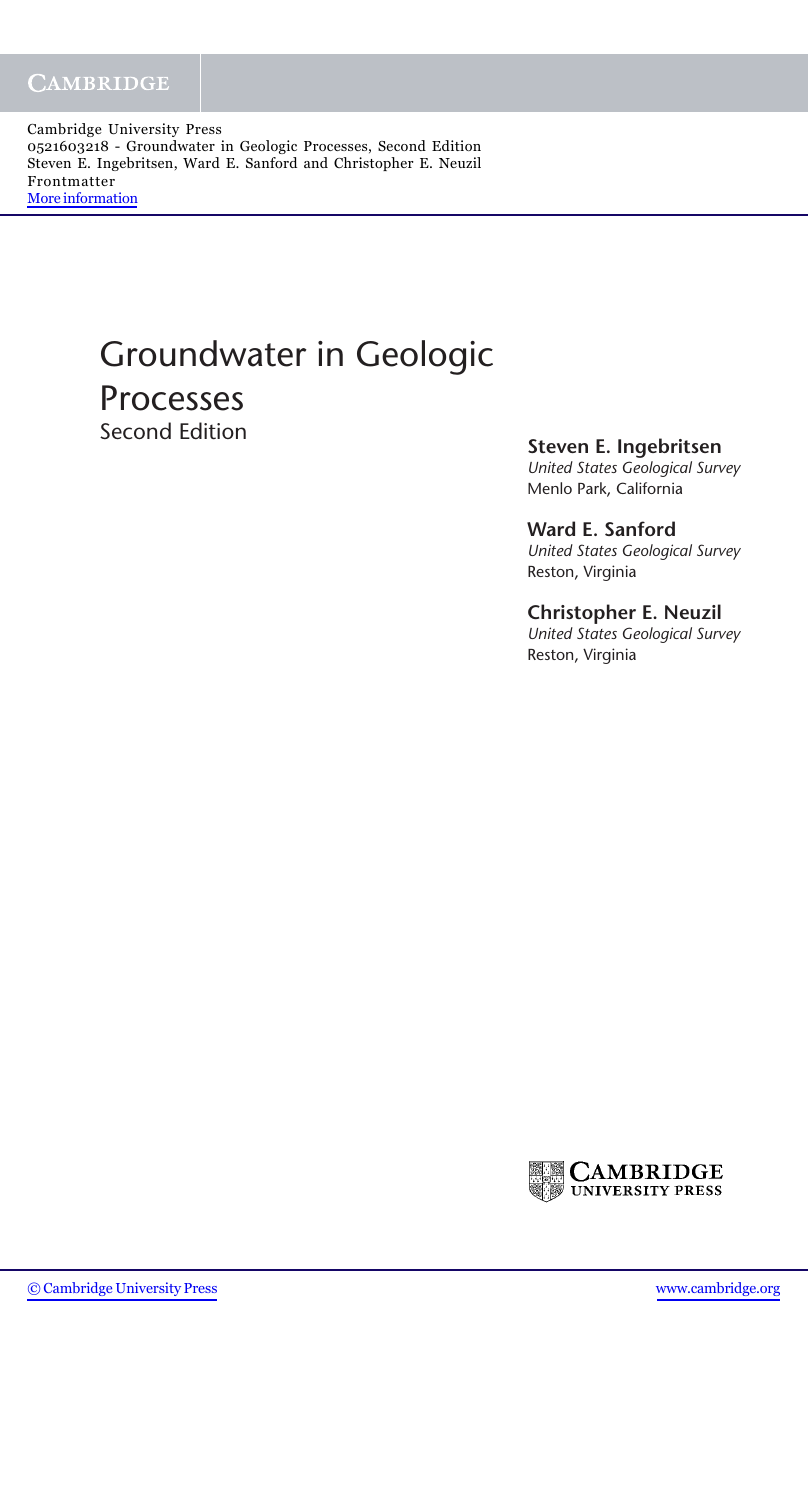> cambridge university press Cambridge, New York, Melbourne, Madrid, Cape Town, Singapore, S˜ao Paulo

Cambridge University Press The Edinburgh Building, Cambridge CB2 2RU, UK Published in the United States of America by Cambridge University Press, New York

www.cambridge.org Information on this title: www.cambridge.org/9780521603218

<sup>C</sup> Cambridge University Press 1998 <sup>C</sup> S. lngebritsen, W. Sanford and C. Neuzil 2006

This publication consists of United States Government contributions for which no copyright coverage shall exist in the United States.

This publication is in copyright. Subject to statutory exception and to the provisions of relevant collective licensing agreements, no reproduction of any part may take place without the written permission of Cambridge University Press.

First published 1998 First paperback edition 1999 Second edition 2006

Printed in the United Kingdom at the University Press, Cambridge

*A catalog record for this publication is available from the British Library*

*Library of Congress Cataloging in Publication data*

ISBN-13 978-0-521-60321-8 paperback ISBN-10 0-521-60321-8 paperback

Cambridge University Press has no responsibility for the persistence or accuracy of URLs for external or third-party internet websites referred to in this publication, and does not guarantee that any content on such websites is, or will remain, accurate or appropriate.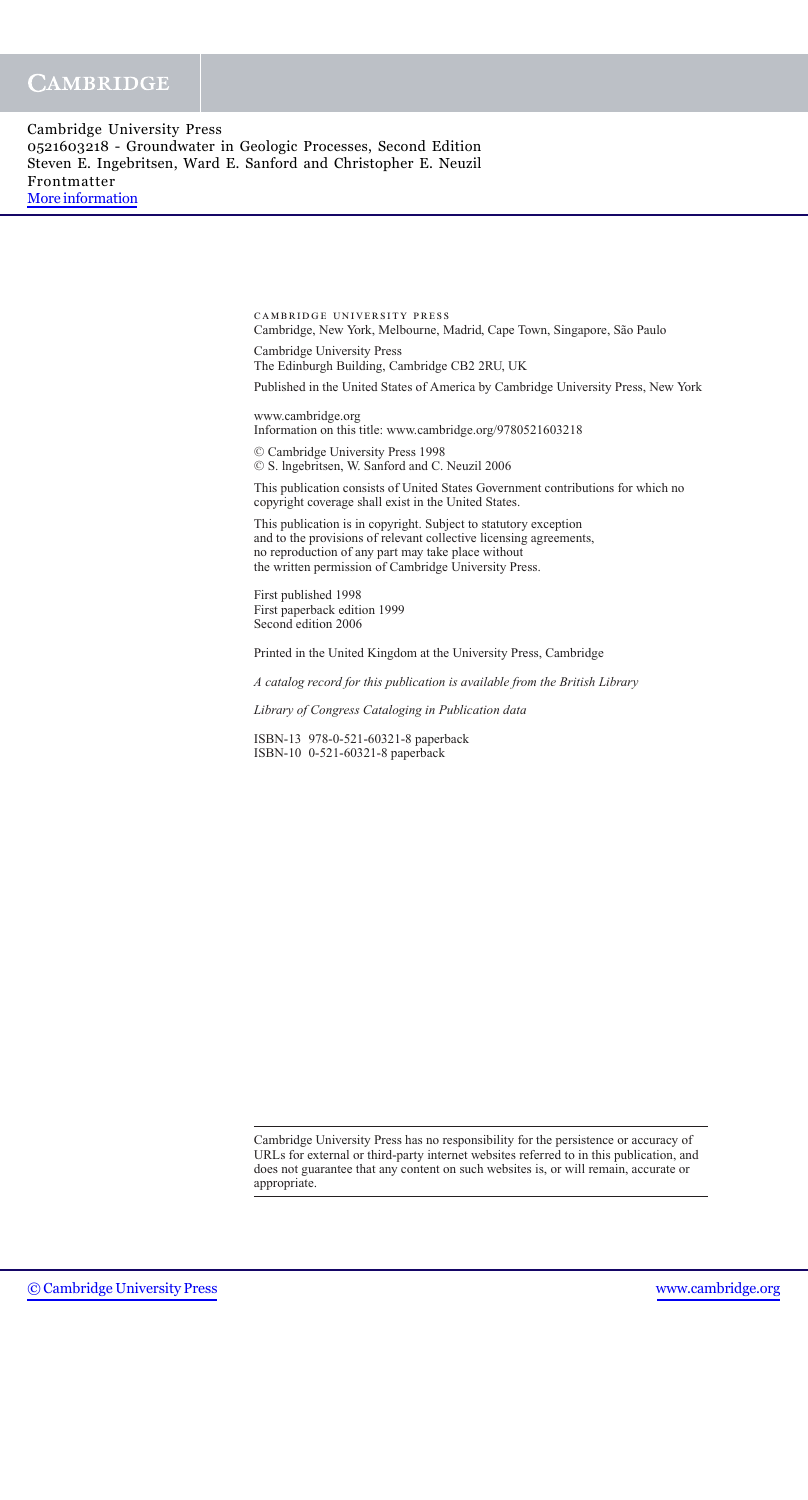## **Contents**

|   | Preface          | <i>page</i> xiii |                                             |                |  |  |  |
|---|------------------|------------------|---------------------------------------------|----------------|--|--|--|
|   | Acknowledgements | xviii            |                                             |                |  |  |  |
|   |                  | List of symbols  |                                             |                |  |  |  |
| 1 |                  |                  | <b>Groundwater flow</b>                     | 1              |  |  |  |
|   | 1.1              | Darcy's law      |                                             | $\overline{c}$ |  |  |  |
|   |                  | 1.1.1            | The limits of Darcy's law                   | $\overline{4}$ |  |  |  |
|   |                  |                  | 1.1.2 Driving forces for groundwater flow   | 6              |  |  |  |
|   | 1.2              |                  | Crustal permeability                        | 10             |  |  |  |
|   |                  |                  | 1.2.1 Permeability versus porosity          | 10             |  |  |  |
|   |                  |                  | 1.2.2 Heterogeneity and anisotropy          | 12             |  |  |  |
|   |                  |                  | 1.2.3 Scale dependence                      | 15             |  |  |  |
|   |                  |                  | 1.2.4 Depth dependence                      | 18             |  |  |  |
|   |                  |                  | 1.2.5 Time dependence                       | 21             |  |  |  |
|   |                  |                  | 1.2.6 Some limiting values                  | 22             |  |  |  |
|   | 1.3              |                  | Conceptualizing groundwater systems         | 24             |  |  |  |
|   | 1.4              |                  | The continuum approach                      | 26             |  |  |  |
|   | 1.5              |                  | The groundwater flow equation               | 28             |  |  |  |
|   |                  | 1.5.1            | Conservation of mass                        | 28             |  |  |  |
|   |                  |                  | 1.5.2 The storage term                      | 31             |  |  |  |
|   |                  |                  | 1.5.3 Various forms of the groundwater flow |                |  |  |  |
|   |                  |                  | equation                                    | 33             |  |  |  |
|   |                  | Problems         |                                             | 36             |  |  |  |
| 2 |                  |                  | <b>Hydromechanical coupling</b>             | 38             |  |  |  |
|   | 2.1              |                  | Hydromechanical equations                   | 39             |  |  |  |
|   |                  |                  | 2.1.1 Elastic strain                        | 43             |  |  |  |
|   |                  |                  | 2.1.2 Effective stress                      | 45             |  |  |  |
|   |                  |                  | 2.1.3 Constitutive law for poroelasticity   | 50             |  |  |  |
|   |                  | 2.1.4            | Force equilibrium and the equations of      |                |  |  |  |
|   |                  |                  | poroelastic deformation                     | 52             |  |  |  |
|   |                  | 2.1.5            | The groundwater flow equation for           |                |  |  |  |
|   |                  |                  | poroelastic media                           | 56             |  |  |  |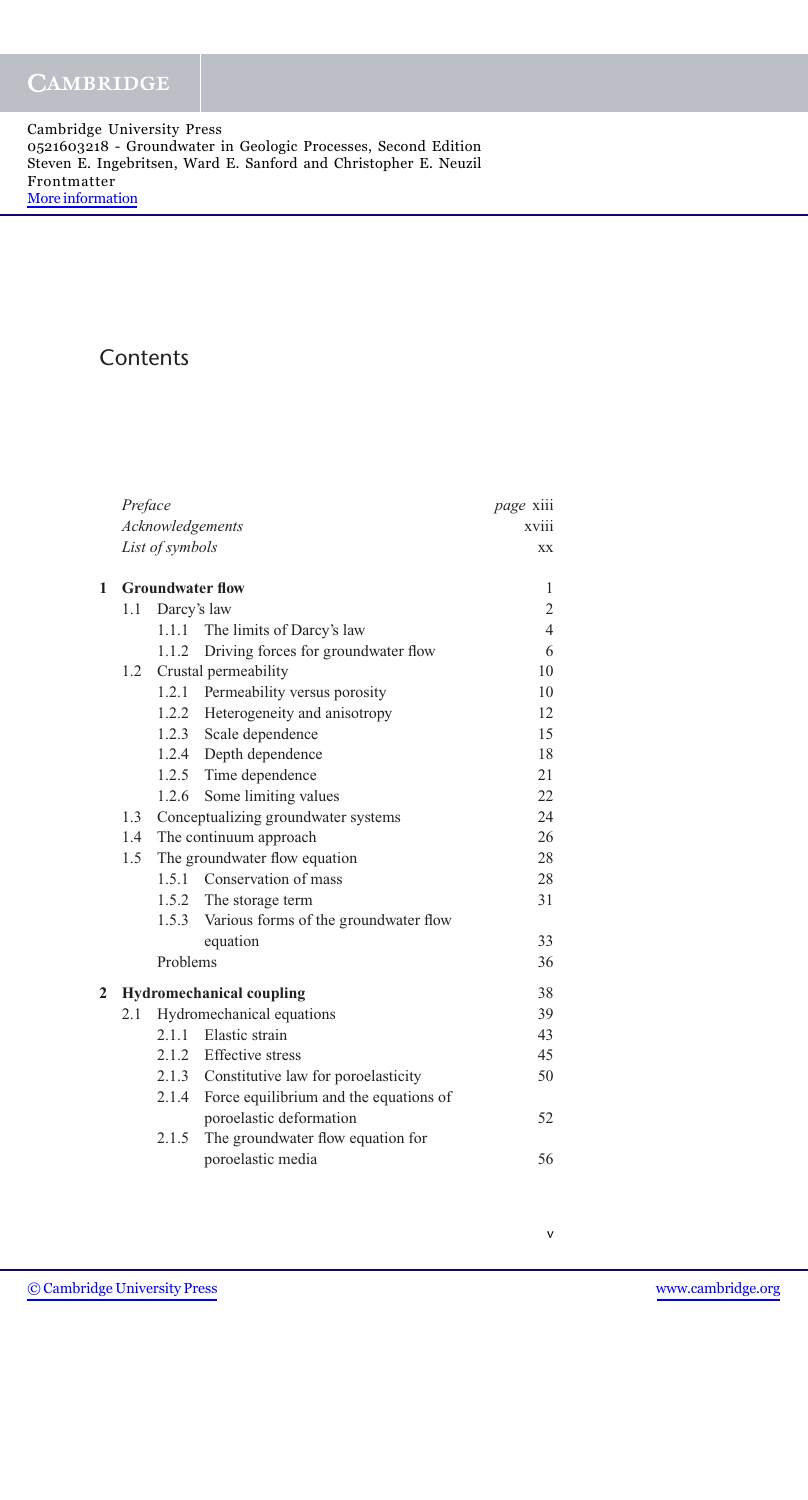| Cambridge University Press                                       |
|------------------------------------------------------------------|
| 0521603218 - Groundwater in Geologic Processes, Second Edition   |
| Steven E. Ingebritsen, Ward E. Sanford and Christopher E. Neuzil |
| Frontmatter                                                      |
| More information                                                 |

vi Contents

|   |     | 2.1.6                 | Coupling flow and deformation in                  |     |
|---|-----|-----------------------|---------------------------------------------------|-----|
|   |     |                       | poroelastic media                                 | 61  |
|   | 2.2 |                       | Inelastic deformation and finite strain           | 66  |
|   |     | 2.2.1                 | Deformation in geologic processes                 | 67  |
|   |     | 2.2.2                 | Additional complexities of geologic               |     |
|   |     |                       | deformation                                       | 75  |
|   | 2.3 |                       | Uncertainty in hydromechanical descriptions       | 76  |
|   |     |                       | 2.3.1 Uncertain constitutive laws for deformation | 76  |
|   |     |                       | 2.3.2 Uncertain boundary and initial conditions   | 79  |
|   | 2.4 |                       | Pragmatism in analysis: useful simplifications    | 80  |
|   |     | 2.4.1                 | Purely vertical strain                            | 80  |
|   |     | 2.4.2                 | Numerical tricks and extensions of                |     |
|   |     |                       | poroelasticity                                    | 83  |
|   |     | 2.4.3                 | Porosity and stress gradients as indicators of    |     |
|   |     |                       | long-term strain                                  | 84  |
|   | 2.5 |                       | Understanding hydromechanical phenomena           | 86  |
|   |     | Problems              |                                                   | 87  |
| 3 |     | Solute transport      |                                                   | 89  |
|   | 3.1 |                       | Governing equations                               | 89  |
|   |     |                       | 3.1.1 Molecular diffusion                         | 90  |
|   |     |                       | 3.1.2 Advection                                   | 92  |
|   |     |                       | 3.1.3 Mechanical dispersion                       | 93  |
|   |     |                       | 3.1.4 Mass-balance equation                       | 96  |
|   |     |                       | 3.1.5 Chemical reactions                          | 97  |
|   |     |                       | 3.1.6 Initial and boundary conditions             | 99  |
|   | 3.2 |                       | Numerical solution techniques                     | 101 |
|   | 3.3 |                       | Density-driven flow                               | 104 |
|   | 3.4 |                       | Multicomponent diffusion                          | 105 |
|   | 3.5 |                       | Multicomponent reactive transport                 | 108 |
|   |     | 3.5.1                 | Rate-based reactions                              | 111 |
|   |     |                       | 3.5.2 Surface reactions                           | 113 |
|   |     |                       | 3.5.3 Homogeneous reactions                       | 114 |
|   |     |                       | 3.5.4 Heterogeneous reactions                     | 116 |
|   |     |                       | 3.5.5 Solution algorithms                         | 117 |
|   | 3.6 |                       | Ultrafiltration                                   | 119 |
|   | 3.7 |                       | The role of microbes                              | 120 |
|   |     | Problems              |                                                   | 122 |
| 4 |     | <b>Heat transport</b> |                                                   | 124 |
|   | 4.1 |                       | Governing equations                               | 124 |
|   |     | 4.1.1                 | Pressure and enthalpy as dependent                |     |
|   |     |                       | variables                                         | 125 |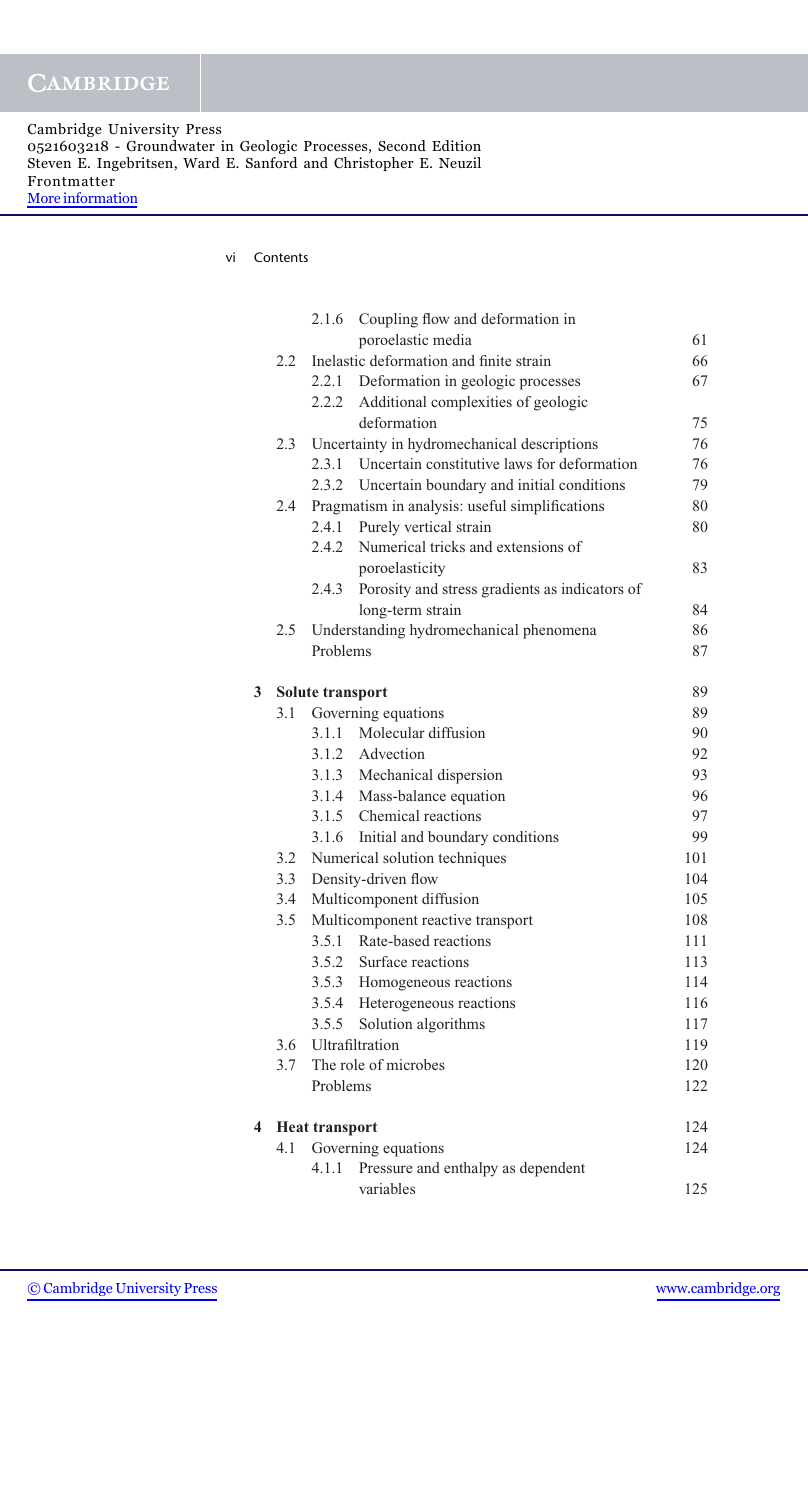| Cambridge University Press                                       |
|------------------------------------------------------------------|
| 0521603218 - Groundwater in Geologic Processes, Second Edition   |
| Steven E. Ingebritsen, Ward E. Sanford and Christopher E. Neuzil |
| Frontmatter                                                      |
| More information                                                 |

|   |     |                |                                                      | Contents | vii |
|---|-----|----------------|------------------------------------------------------|----------|-----|
|   |     |                |                                                      |          |     |
|   |     | 4.1.2          | Statements of mass and energy conservation           | 129      |     |
|   |     | 4.1.3          | A form of Darcy's law for two-phase flow of          |          |     |
|   |     |                | compressible fluids                                  | 131      |     |
|   |     | 4.1.4          | Conductive heat flux                                 | 133      |     |
|   |     | 4.1.5          | One-dimensional forms of the governing               |          |     |
|   |     |                | equations                                            | 134      |     |
|   |     | 4.1.6          | Extending the governing equations to three           |          |     |
|   |     |                | dimensions                                           | 135      |     |
|   |     |                | 4.1.7 Assumptions                                    | 136      |     |
|   |     |                | 4.1.8 Fluid properties                               | 138      |     |
|   |     |                | 4.1.9 Numerical solution                             | 139      |     |
|   | 4.2 |                | Initial and boundary conditions                      | 139      |     |
|   | 4.3 |                | Temperature-based formulations                       | 141      |     |
|   | 4.4 |                | One-dimensional groundwater flow                     | 143      |     |
|   |     |                | 4.4.1 Steady vertical flow                           | 143      |     |
|   |     |                | 4.4.2 Flow in a confined aquifer or fault zone       | 146      |     |
|   | 4.5 |                | Dimensionless numbers                                | 148      |     |
|   |     |                | 4.5.1 Nusselt number                                 | 148      |     |
|   |     |                | 4.5.2 Peclet number                                  | 149      |     |
|   |     |                | 4.5.3 Rayleigh number                                | 150      |     |
|   |     |                | 4.6 Buoyancy-driven flow                             | 151      |     |
|   |     | 4.7 Heat pipes |                                                      | 152      |     |
|   | 4.8 |                | Conversion of gravitational potential energy to heat | 153      |     |
|   |     | Problems       |                                                      | 155      |     |
| 5 |     |                | Regional-scale flow and transport                    | 157      |     |
|   |     |                | 5.1 Regional groundwater flow                        | 158      |     |
|   |     |                | 5.2 Anomalous fluid pressures                        | 159      |     |
|   |     |                | 5.2.1 Geologic forcing                               | 161      |     |
|   |     |                | 5.2.2 Elevated fluid pressures                       | 163      |     |
|   |     |                | 5.2.3 Hydraulic fracturing                           | 164      |     |
|   |     |                | 5.2.4 The Gulf Coast                                 | 165      |     |
|   | 5.3 |                | Regional-scale solute transport                      | 168      |     |
|   |     | 5.3.1          | Groundwater age                                      | 168      |     |
|   |     |                | 5.3.2 Large-scale dispersion                         | 172      |     |
|   |     | 5.3.3          | Evolution of regional groundwater                    |          |     |
|   |     |                | chemistry                                            | 174      |     |
|   | 5.4 |                | Regional-scale heat transfer                         | 177      |     |
|   |     | 5.4.1          | The conductive regime in sedimentary                 |          |     |
|   |     |                | basins                                               | 177      |     |
|   |     | 5.4.2          | Thermal effects of groundwater flow in               |          |     |
|   |     |                | sedimentary basins                                   | 179      |     |
|   |     | 5.4.3          | Some case studies of sedimentary basins              | 181      |     |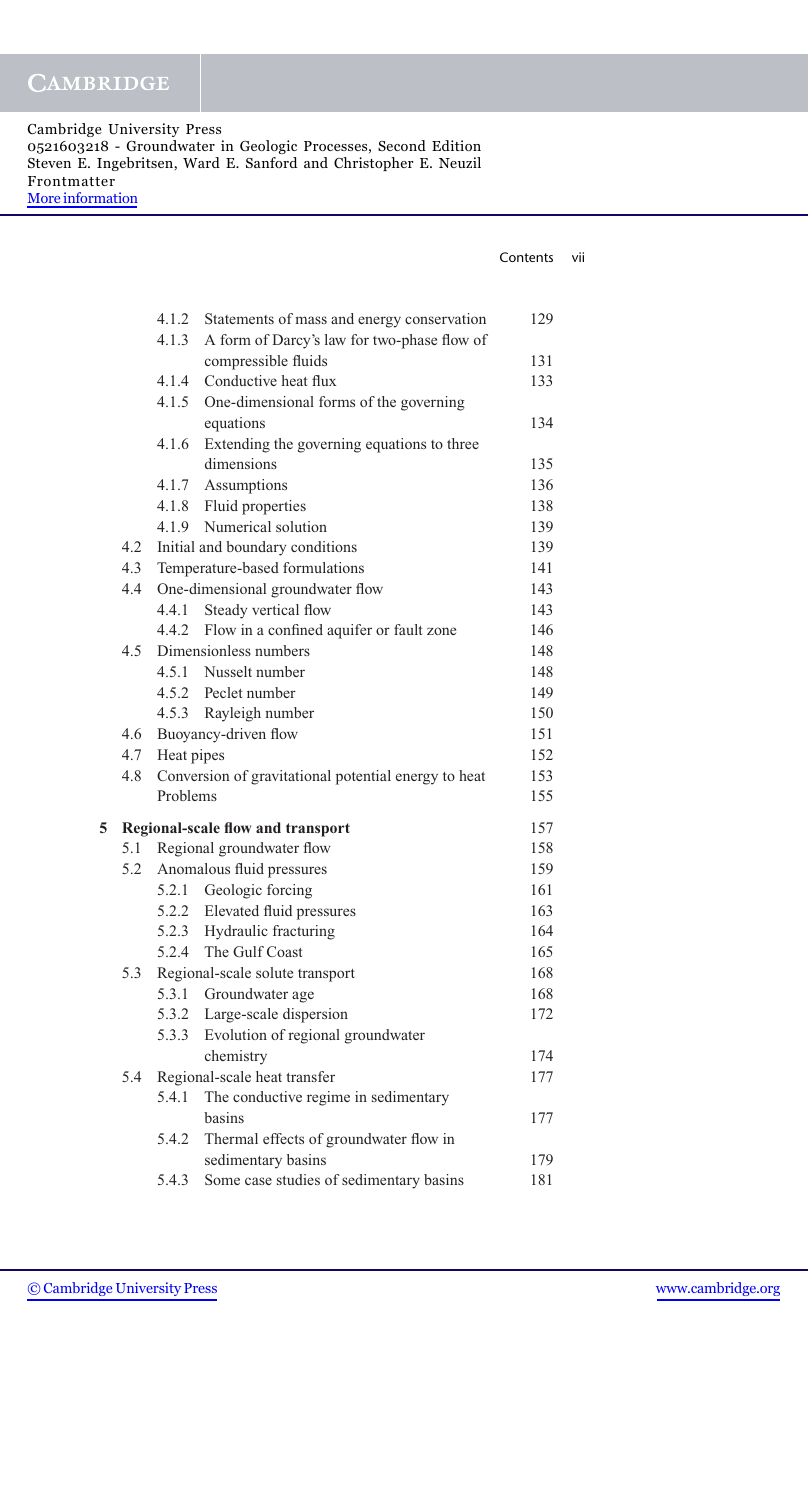viii Contents

|   |     | 5.4.4        | An example from volcanic terrane                | 184 |
|---|-----|--------------|-------------------------------------------------|-----|
|   |     | 5.4.5        | The stress – heat flow paradox of the San       |     |
|   |     |              | Andreas fault                                   | 187 |
|   |     | Problems     |                                                 | 191 |
| 6 |     | Ore deposits |                                                 | 193 |
|   | 6.1 |              | Mississippi Valley type deposits                | 194 |
|   |     | 6.1.1        | Evidence for regional-scale brine migration     | 195 |
|   |     | 6.1.2        | The role of brines                              | 197 |
|   |     |              | 6.1.3 Controls on ore deposition                | 198 |
|   |     |              | 6.1.4 Driving forces for fluid flow             | 199 |
|   |     |              | 6.1.5 Unresolved issues with United States MVTs | 202 |
|   |     |              | 6.1.6 The Irish "MVTs"                          | 203 |
|   |     |              | 6.2 Other stratiform base-metal deposits        | 205 |
|   | 6.3 |              | Sediment-hosted uranium                         | 207 |
|   |     |              | 6.3.1 Redox control of uranium solubility       | 207 |
|   |     |              | 6.3.2 Tabular uranium deposits                  | 208 |
|   |     |              | 6.3.3 Unconformity-type uranium deposits        | 208 |
|   | 6.4 |              | Mineralization through in situ diagenesis       | 213 |
|   |     | 6.4.1        | Supergene enrichment of porphyry copper         | 213 |
|   |     | 6.4.2        | Colombian emeralds                              | 216 |
|   |     | Problems     |                                                 | 218 |
| 7 |     | Hydrocarbons |                                                 | 220 |
|   | 7.1 |              | Thermal maturation                              | 221 |
|   |     | 7.1.1        | The oil window                                  | 221 |
|   |     | 7.1.2        | Groundwater flow and the thermal regime         | 222 |
|   | 7.2 | Migration    |                                                 | 226 |
|   |     |              | 7.2.1 Capillary effects                         | 226 |
|   |     |              | 7.2.2 Primary migration                         | 227 |
|   |     | 7.2.3        | Secondary migration                             | 228 |
|   | 7.3 | Entrapment   |                                                 | 230 |
|   | 7.4 |              | Governing equations for immiscible multiphase   |     |
|   |     | flow         |                                                 | 234 |
|   | 7.5 |              | Case studies                                    | 235 |
|   |     |              | 7.5.1 The Uinta basin                           | 236 |
|   |     | 7.5.2        | The Los Angeles basin                           | 239 |
|   | 7.6 |              | Pressure regimes in hydrocarbon basins          | 241 |
|   | 7.7 |              | Hydrocarbon resources                           | 245 |
|   |     | Problems     |                                                 | 246 |
| 8 |     |              | <b>Geothermal processes</b>                     | 247 |
|   | 8.1 |              | Crustal heat flow                               | 247 |
|   |     | 8.1.1        | Measurement                                     | 248 |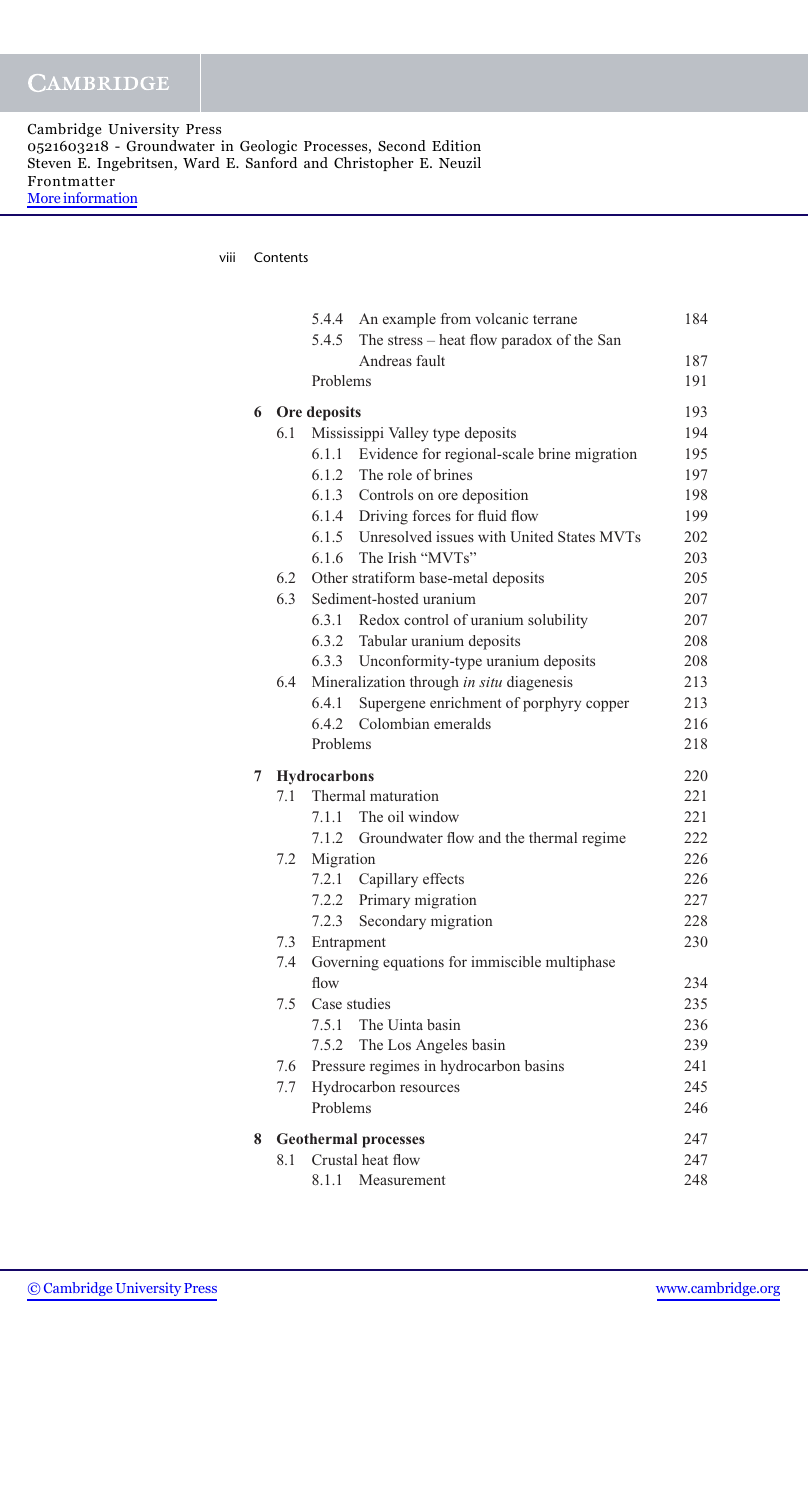Cambridge University Press 0521603218 - Groundwater in Geologic Processes, Second Edition Steven E. Ingebritsen, Ward E. Sanford and Christopher E. Neuzil Frontmatter [More information](http://www.cambridge.org/0521603218)

| Contents | IX |
|----------|----|
|          |    |

|   |                                  | 8.1.2              | Lateral and vertical variations                       | 250 |
|---|----------------------------------|--------------------|-------------------------------------------------------|-----|
|   |                                  |                    | 8.1.3 Perturbations due to groundwater flow           | 252 |
|   | 8.2                              |                    | Magmatic-hydrothermal systems                         | 253 |
|   |                                  | 8.2.1              | Magmatic heat sources                                 | 254 |
|   |                                  |                    | 8.2.2 Heat transfer from magma to groundwater         | 256 |
|   |                                  |                    | 8.2.3 Fluid circulation near magma bodies             | 257 |
|   |                                  |                    | 8.2.4 Permeabilities in near-magma environments       | 260 |
|   |                                  | 8.2.5              | Magnitude and time-variation of                       |     |
|   |                                  |                    | hydrothermal discharge                                | 262 |
|   | 8.3                              |                    | Fluid flow and heat transport near the critical point | 267 |
|   |                                  | 8.3.1              | One-dimensional pressure-enthalpy paths               | 268 |
|   |                                  | 8.3.2              | Two-dimensional convection                            | 270 |
|   | 8.4                              |                    | Multiphase processes                                  | 271 |
|   |                                  |                    | 8.4.1 Phase separation                                | 272 |
|   |                                  |                    | 8.4.2 Vapor-dominated zones                           | 273 |
|   |                                  |                    | 8.4.3 Pressure transmission                           | 276 |
|   |                                  | 8.4.4              | Boiling point – depth curves                          | 277 |
|   | 8.5                              | Hot springs        |                                                       | 279 |
|   | 8.6                              | Geysers            |                                                       | 281 |
|   | Geothermal resources<br>8.7      |                    | 284                                                   |     |
|   | 8.8<br>Hydrothermal ore deposits |                    | 285                                                   |     |
|   |                                  | Problems           |                                                       | 287 |
| 9 |                                  | <b>Earthquakes</b> |                                                       | 289 |
|   | 9.1                              |                    | <b>Effective</b> stress                               | 290 |
|   |                                  |                    | 9.2 Coulomb's law of failure                          | 292 |
|   | 9.3                              |                    | Induced seismicity                                    | 295 |
|   |                                  | 9.3.1              | The Rocky Mountain arsenal                            | 296 |
|   |                                  | 9.3.2              | Rangely, Colorado                                     | 298 |
|   |                                  | 9.3.3              | The Lacq gas field                                    | 300 |
|   | 9.4                              |                    | Fluid pressures and tectonism                         | 300 |
|   |                                  |                    | 9.4.1 Hubbert and Rubey                               | 302 |
|   |                                  |                    | 9.4.2 Irwin and Barnes model for the San Andreas      | 304 |
|   |                                  | 9.4.3              | Byerlee and Rice models for the San                   |     |
|   |                                  |                    | Andreas                                               | 306 |
|   |                                  | 9.4.4              | Earthquake swarms driven by deep, natural             |     |
|   |                                  |                    | fluid sources                                         | 309 |
|   | 9.5                              |                    | Seismicity modulated by shallow hydrology             | 311 |
|   | 9.6                              |                    | Earthquake-induced hydrologic phenomena               | 312 |
|   |                                  | 9.6.1              | Well behavior                                         | 313 |
|   |                                  |                    | 9.6.2<br>Geysering                                    | 316 |
|   |                                  |                    | Streamflow changes<br>9.6.3                           | 318 |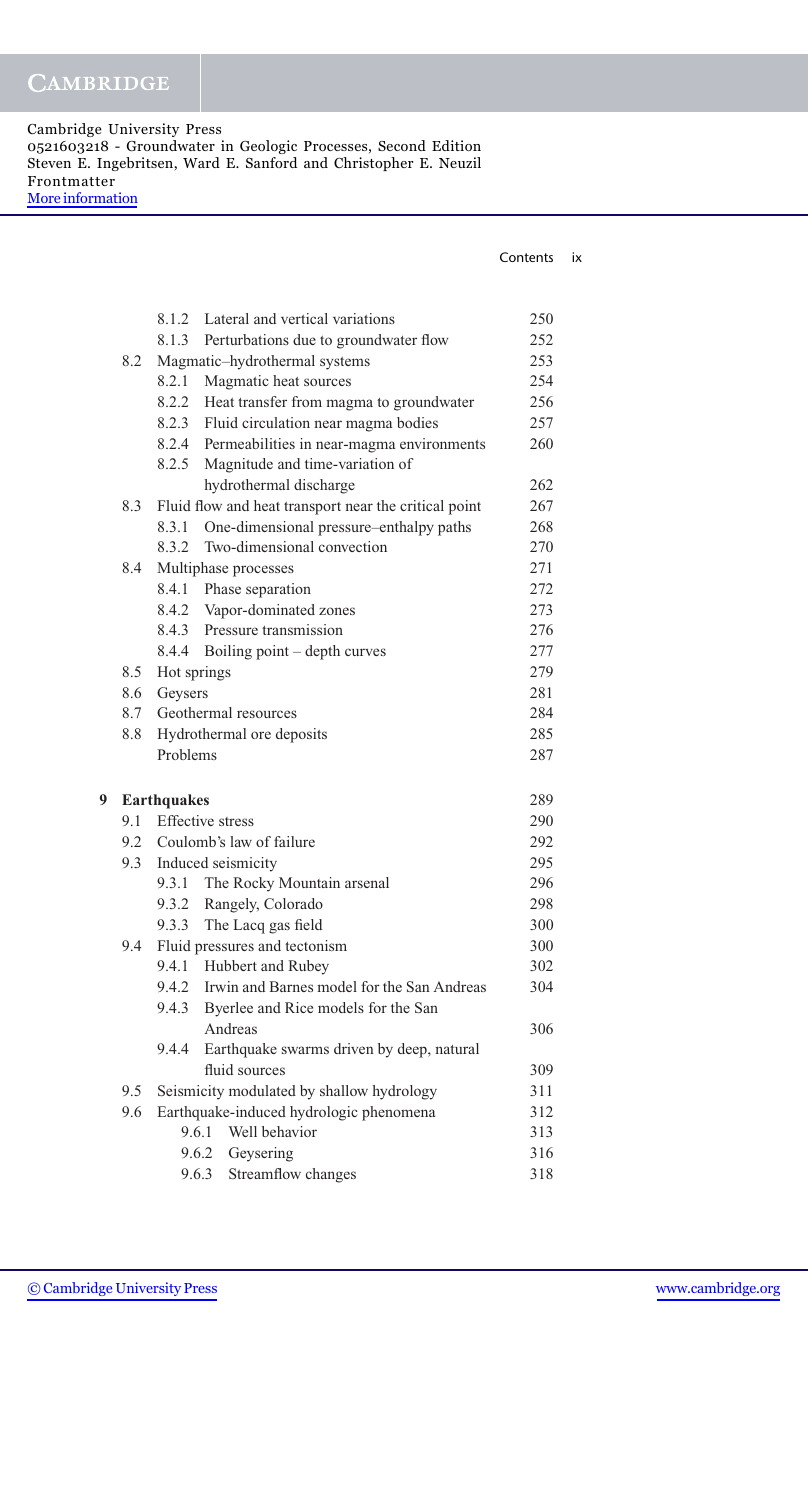x Contents

|    | 9.7  |                     | Stress, earthquakes, and crustal permeability | 322 |
|----|------|---------------------|-----------------------------------------------|-----|
|    |      | Problems            |                                               | 324 |
| 10 |      | <b>Evaporites</b>   |                                               | 325 |
|    | 10.1 |                     | Evaporite formation                           | 325 |
|    |      | 10.1.1              | The marine evaporite problem                  | 326 |
|    |      | 10.1.2              | Groundwater inflow                            | 328 |
|    |      |                     | 10.1.3 CaCl <sub>2</sub> brines               | 330 |
|    |      |                     | 10.1.4 Magnesium depletion                    | 332 |
|    |      |                     | 10.1.5 Continental evaporites                 | 333 |
|    |      |                     | 10.1.6 Sabkhas                                | 334 |
|    |      |                     | 10.1.7 Groundwater outflow                    | 336 |
|    | 10.2 |                     | Evaporite burial and dissolution              | 340 |
|    | 10.3 |                     | Diapiric rise of evaporites                   | 342 |
|    |      | 10.3.1              | Variable-density convection                   | 343 |
|    |      |                     | 10.3.2 Caprock formation                      | 346 |
|    |      | Problems            |                                               | 349 |
| 11 |      |                     |                                               | 352 |
|    | 11.1 | Compaction          | <b>Compaction and diagenesis</b>              | 353 |
|    |      | 11.1.1              | Vertical loading and elevated fluid           |     |
|    |      |                     | pressures                                     | 357 |
|    |      |                     | 11.1.2 Delayed compaction                     | 360 |
|    |      |                     | 11.1.3 Erosional unloading                    | 364 |
|    |      |                     | 11.1.4 Tectonic compression                   | 365 |
|    |      |                     | 11.1.5 Variations in fluid pressure           | 368 |
|    | 11.2 | Diagenesis          |                                               | 371 |
|    |      |                     | 11.2.1 Reaction-flow coupling                 | 371 |
|    |      | 11.2.2              | Diagenesis of siliciclastic sequences         | 373 |
|    |      |                     | 11.2.3 Mechanochemical processes              | 378 |
|    |      | 11.2.4              | Mineral banding                               | 381 |
|    |      | Problems            |                                               | 383 |
|    |      |                     |                                               | 385 |
| 12 | 12.1 | <b>Metamorphism</b> | The role of fluids in metamorphism            | 386 |
|    |      |                     | 12.1.1 Evidence for voluminous fluid fluxes   | 386 |
|    |      | 12.1.2              | Sources of fluid                              | 387 |
|    |      | 12.1.3              | Fluid dynamics                                | 390 |
|    | 12.2 |                     | Crustal-scale permeability estimates          | 392 |
|    |      | 12.2.1              | Constraints from first-order calculations     | 393 |
|    |      | 12.2.2              | A permeability-depth curve based on           |     |
|    |      |                     | metamorphic data                              | 394 |
|    |      | 12.2.3              | Implications for the brittle-ductile          |     |
|    |      |                     | transition                                    | 398 |
|    |      |                     |                                               |     |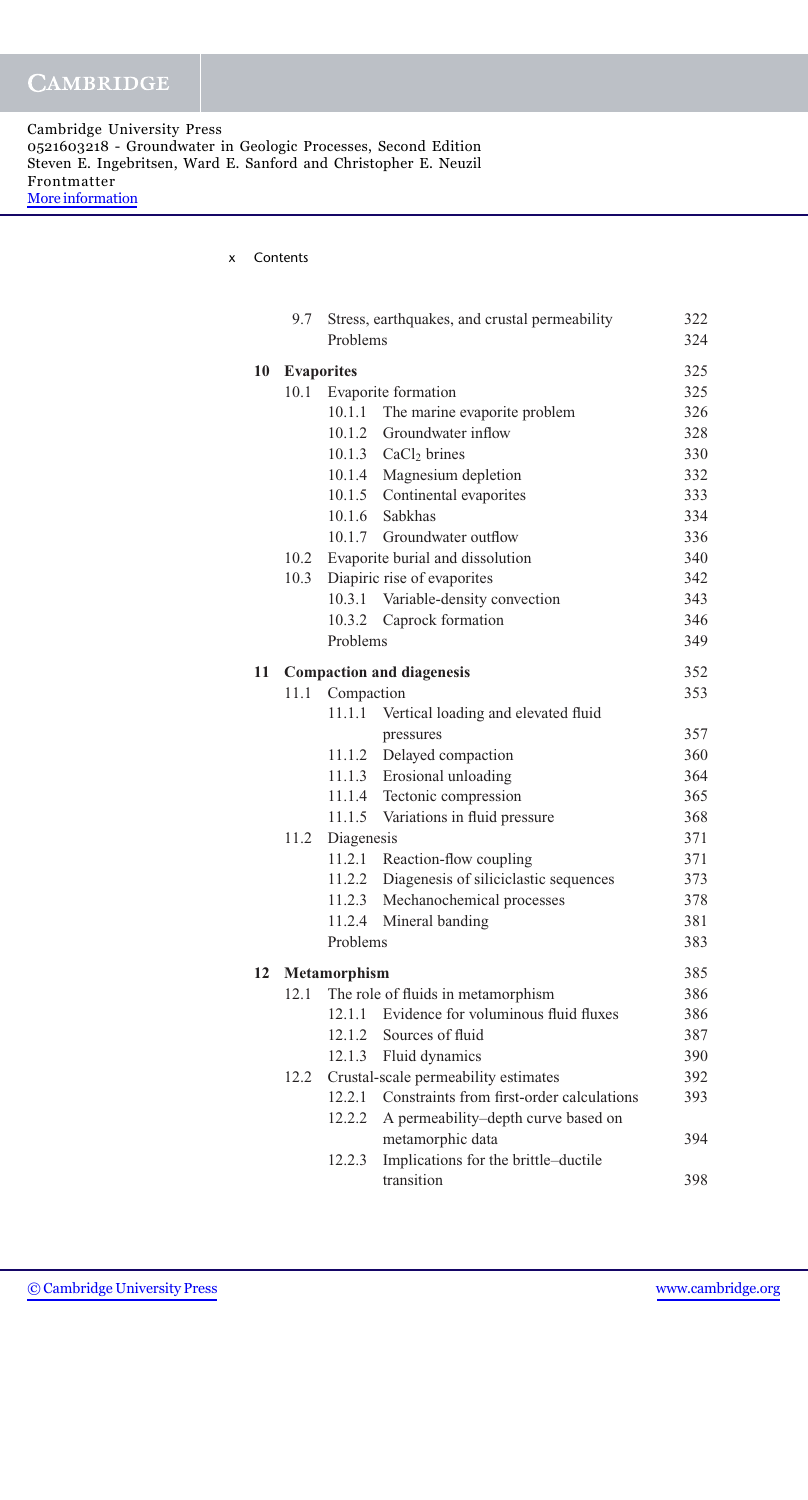Cambridge University Press 0521603218 - Groundwater in Geologic Processes, Second Edition Steven E. Ingebritsen, Ward E. Sanford and Christopher E. Neuzil Frontmatter [More information](http://www.cambridge.org/0521603218)

| Contents | ΧI |
|----------|----|
|          |    |

|    |              | 12.2.4                                      | Implications for fault behavior                | 399 |
|----|--------------|---------------------------------------------|------------------------------------------------|-----|
|    | 12.3         |                                             | Heat and solute transport during metamorphism  | 401 |
|    | 12.4         |                                             | A model of crustal-scale hydrology             | 403 |
|    | 12.5         |                                             | Metamorphic environments                       | 404 |
|    |              |                                             | 12.5.1 Contact metamorphism                    | 405 |
|    |              | 12.5.2                                      | Regional-contact metamorphism                  |     |
|    |              |                                             | (magmatic arcs)                                | 407 |
|    |              | 12.5.3                                      | Regional metamorphism                          |     |
|    |              |                                             | (continent-continent collision)                | 409 |
|    |              | 12.5.4                                      | High-pressure metamorphic belts                |     |
|    |              |                                             | (subduction zones)                             | 409 |
|    |              | Problems                                    |                                                | 410 |
| 13 |              | Subsea hydrogeology                         |                                                | 412 |
|    | 13.1         |                                             | Subsea versus subaerial hydrogeology           | 413 |
|    | 13.2         |                                             | Subsea permeability structure                  | 415 |
|    | 13.3         |                                             | Density-driven subsea flow                     | 418 |
|    | 13.4         | Hydrothermal circulation near the mid-ocean |                                                |     |
|    |              | ridge                                       |                                                | 420 |
|    |              | 13.4.1                                      | Importance to the Earth's thermal              |     |
|    |              |                                             | budget                                         | 423 |
|    |              | 13.4.2                                      | Influence on ocean chemistry                   | 424 |
|    |              | 13.4.3                                      | Properties of H <sub>2</sub> O-NaCl fluids     | 425 |
|    |              | 13.4.4                                      | Quantitative description of MOR                |     |
|    |              |                                             | systems                                        | 428 |
|    | 13.5         |                                             | Off-axis circulation and the role of seamounts | 431 |
|    | 13.6         | Gas hydrates                                |                                                | 432 |
|    | 13.7         |                                             | Accretionary prisms and subduction zones       | 434 |
|    | 13.8         |                                             | Nearshore hydrogeology                         | 440 |
|    |              | 13.8.1                                      | Dolomitization of carbonate platforms          | 441 |
|    |              | 13.8.2                                      | Mixing-zone dissolution in carbonate           |     |
|    |              |                                             | platforms                                      | 445 |
|    |              | 13.8.3                                      | Offshore groundwater flow and heat             |     |
|    |              |                                             | transport                                      | 449 |
|    | 13.9         |                                             | Subduction, metamorphism, and the world ocean  | 451 |
|    |              | Problems                                    |                                                | 454 |
|    | References   |                                             |                                                | 456 |
|    | <b>Index</b> |                                             |                                                | 527 |
|    |              |                                             |                                                |     |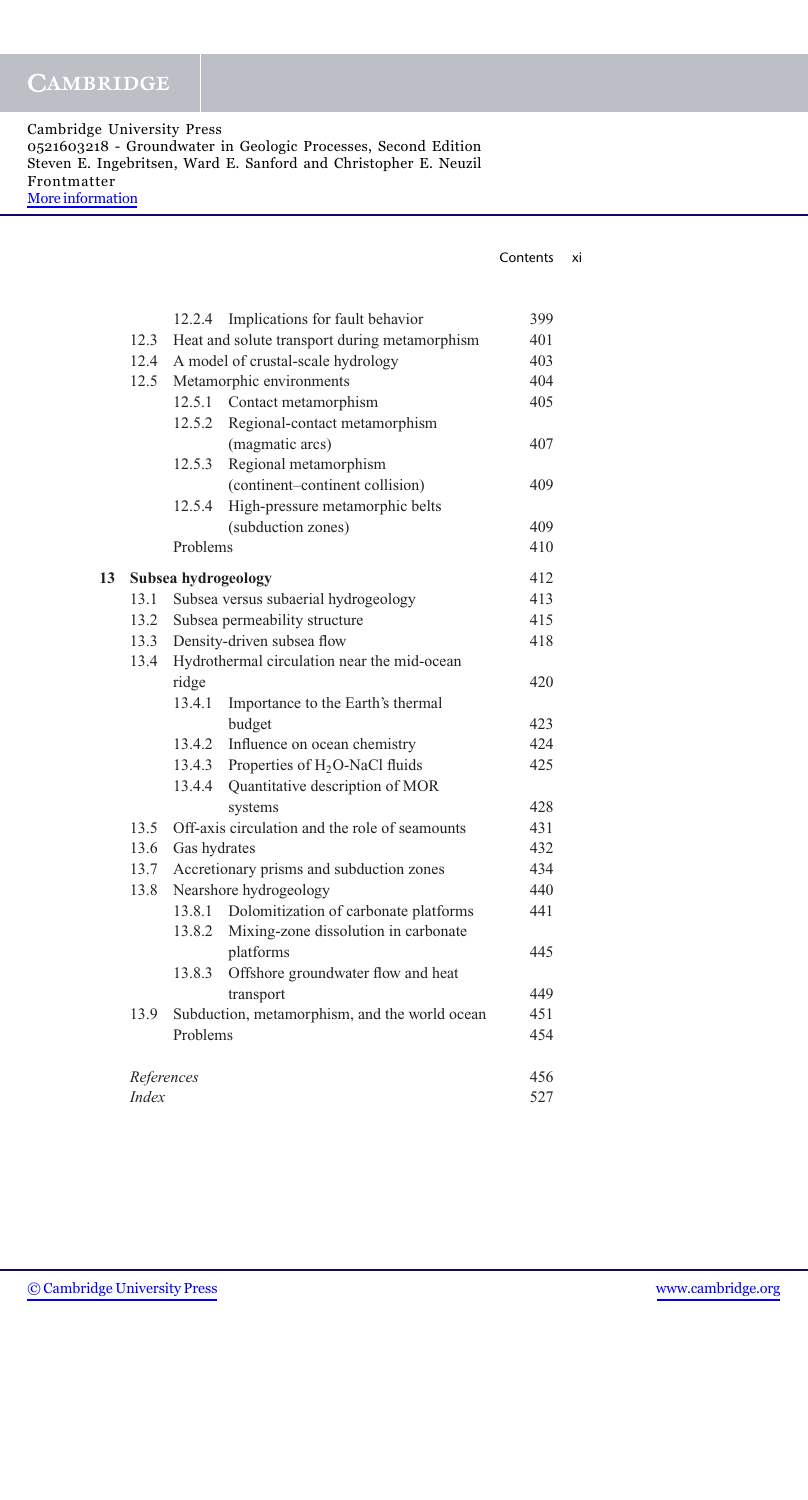## Preface

Historically, interest in groundwater and other subsurface fluids was confined to a few specific disciplines in the Earth sciences, notably groundwater hydrology, soil physics, engineering geology, petroleum geology, and petroleum engineering. These disciplines tended to be "applied" in nature, with practitioners concentrating on the immediate and practical problems of water supply, water quality, mine dewatering, deformation under structural loads, and the location and recovery of fluid hydrocarbons.

This situation has changed over the past few decades. Hydrogeologists and geologists are now actively exploring the role of groundwater and other subsurface fluids in such fundamental geologic processes as crustal heat transfer, ore deposition, hydrocarbon migration, earthquakes, tectonic deformation, diagenesis, and metamorphism. *Groundwater in Geologic Processes* is the first comprehensive treatment of this body of inquiry. Relative to the first edition of *Groundwater in Geologic Processes*, this second edition includes a much more comprehensive treatment of hydromechanics (the coupling of groundwater flow and deformation). It includes new chapters on "compaction and diagenesis," "metamorphism," and "subsea hydrogeology." It also takes advantage of the substantial body of published research that has appeared since the first edition in 1998.

The growth of interest in the role of groundwater in geologic processes is indicated by the popularity of regularly scheduled meetings on "Water–Rock Interaction" and "Geofluids", by Penrose Conferences such as "Continental Magmatic-Hydrothermal Systems" (2004), and by an increasing number of related symposia at annual meetings of the American Geophysical Union and the Geological Society of America. Other indices of interest include the success and longevity of an annual, informal "Hubbert Quorum" on groundwater and geologic processes and the birth of a new journal dedicated to *Geofluids*.

We have attempted an integrated and systematic accounting of this body of inquiry, suitable for use as an adjunct to more-or-less general curricula in hydrogeology and geology, or as the primary text for courses on groundwater and geologic processes. The books that come closest to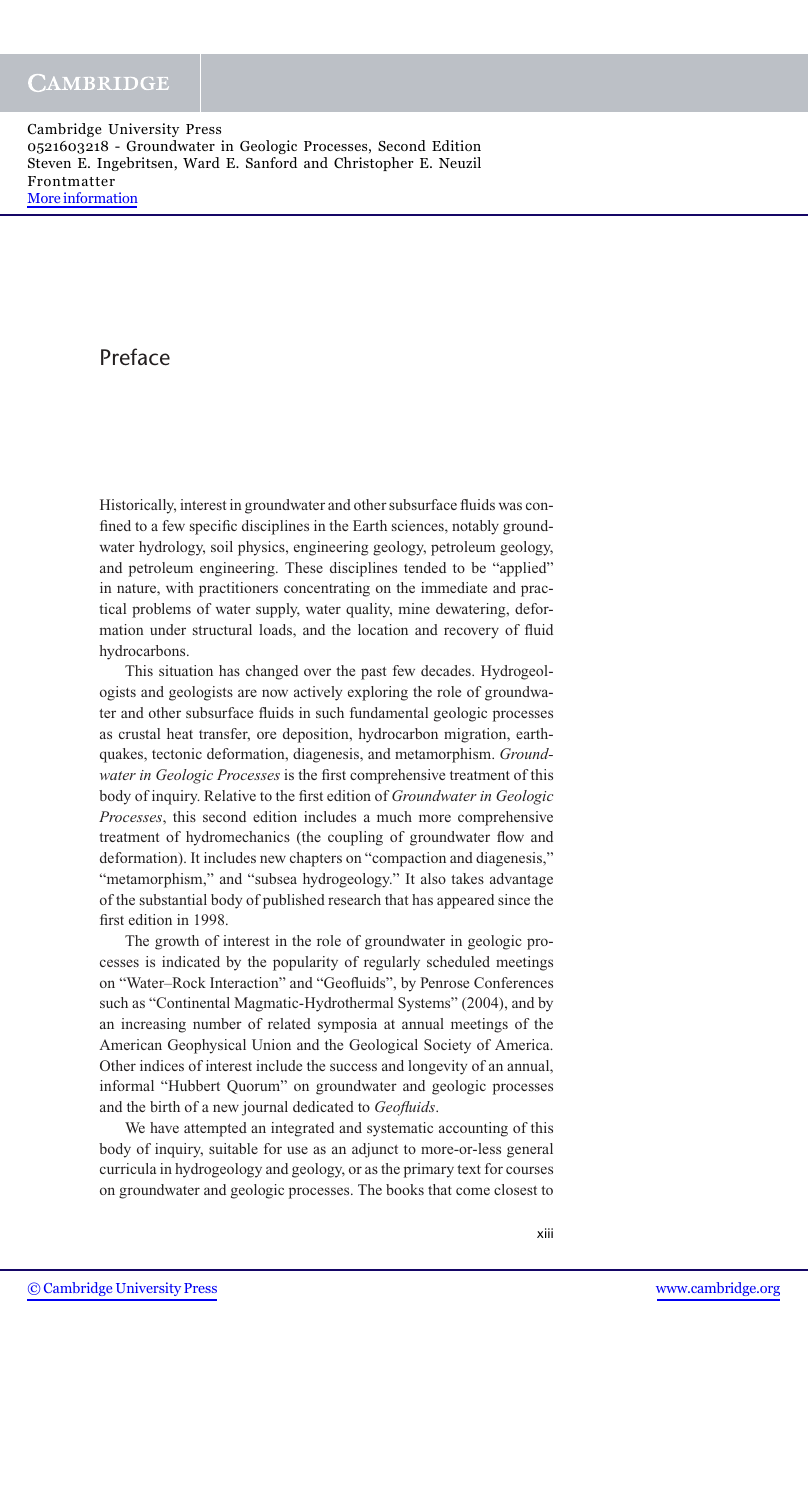Cambridge University Press 0521603218 - Groundwater in Geologic Processes, Second Edition Steven E. Ingebritsen, Ward E. Sanford and Christopher E. Neuzil Frontmatter [More information](http://www.cambridge.org/0521603218)

xiv Preface

addressing the intended audience (*Fluids in the Earth's Crust* by Fyfe and others, 1978; *Geology and Water* by Chapman, 1981; *Physical and Chemical Hydrogeology* by Domenico and Schwartz, 1990; *Introduction to Hydrogeology* by Deming, 2002; and *Geodynamics* by Turcotte and Schubert, 2002) in fact touch on only a few of the couplings between geology and groundwater, or are specific to particular hydrogeologic environments (e.g., *Hydrogeology of the Ocean Lithosphere* by Davis and Elderfield, 2004).

This book describes how the occurrence and movement of groundwater affects a wide range of geologic processes in diverse environments. We have defined "groundwater" in a broad sense, as any subsurface, aqueous fluid, including those of meteoric, connate, and magmatic origin. We originally considered naming this book *Fluids and Geologic Processes*. The term "fluids" is more inclusive but also tends to imply full consideration of an important nonaqueous crustal fluid, magma. Here, although we consider magma as a source of heat, fluids, and solutes to groundwater systems, we do not treat the dynamics of the magma itself.

The organization of this book is intended to facilitate use by both students and professionals. Chapters 1 to 4 develop the basic theories of groundwater motion, hydromechanics, solute transport, and heat transport. These four chapters comprise the theoretical core of the book, and we expect that most course instructors would elect to assign them during the first few weeks of a quarter or semester. Chapter 5 applies these theories to regional groundwater flow systems in a generic sense, and Chapters 6 to 13 focus on particular geologic processes and environments. Practicing earth scientists who are interested in particular geologic problems might turn to the latter part of the book first and then refer back to Chapters 1 to 4 as necessary to review pertinent theory.

We expect that when this book is used as a textbook, it will most often be in the context of a graduate-level course, and that many of the students will already have taken an introductory groundwater course. However, it has also proven accessible to undergraduate earth science students who have some understanding of calculus and introductory chemistry and physics but lack previous formal training in hydrogeology.

#### **"Everything is coupled"**

In order to treat the role of groundwater in geologic processes, we must first develop the pertinent theory, including equations of groundwater motion (Chapter 1) and descriptions of the couplings with deformation, solute transport, and heat transport. The coupling of groundwater flow with solute transport (Chapter 3) is usually included in standard developments of groundwater theory, because of its importance to water-quality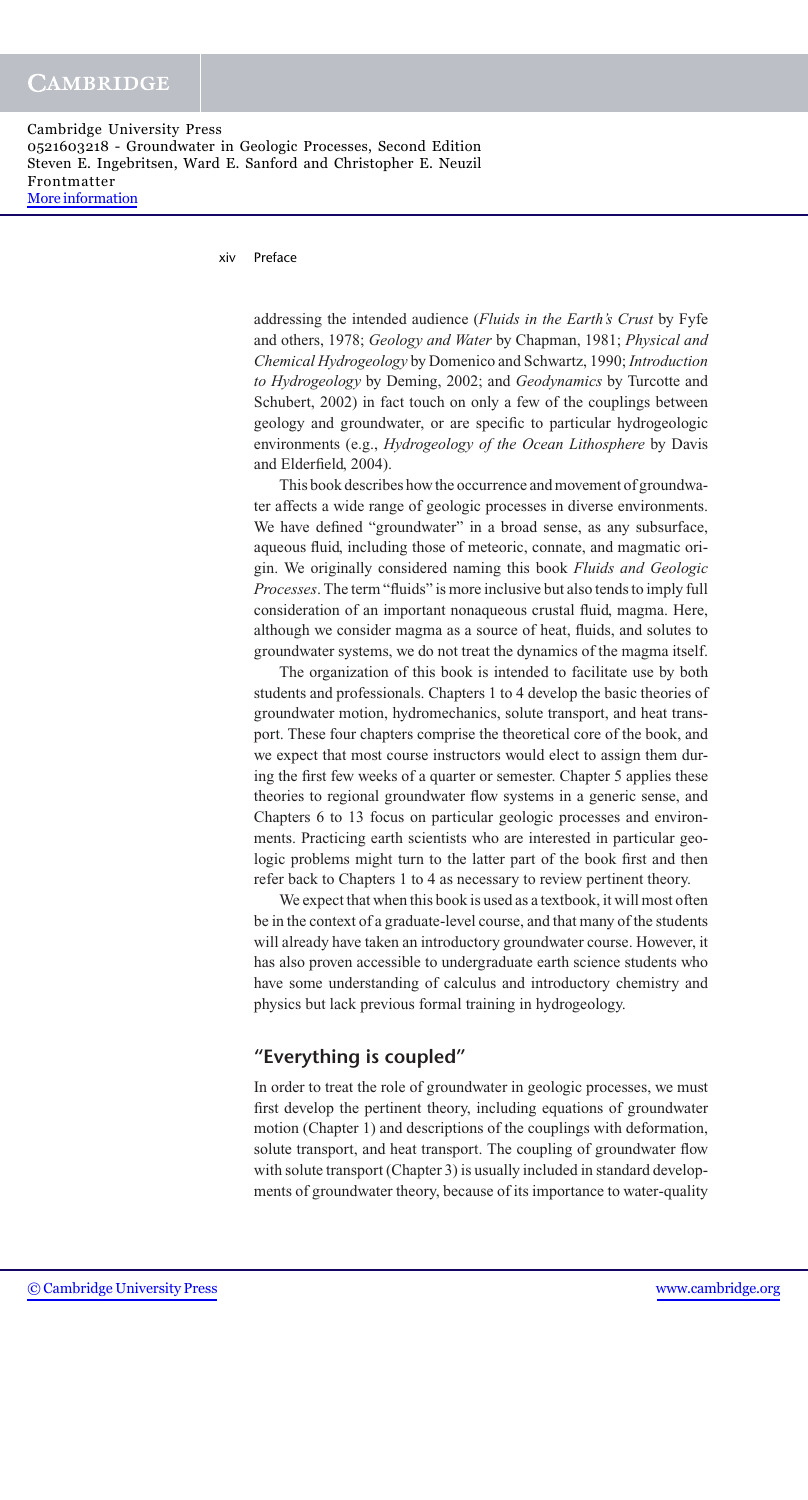Preface xv

and contamination issues. However, the coupling with heat transport (Chapter 4) is often neglected. In most hydrogeologic practice it is fairly standard (and reasonable) to assume that groundwater flow takes place in an isothermal, nondeforming medium. For the geologic applications considered here, these assumptions often are not tenable.

Over the large spatial scales that pertain in many geologic applications, the assumption of isothermal flow (and thus constant fluid properties) is often poor. Given a typical geothermal gradient of  $25 \text{ °C/km}$ , temperatures in many large sedimentary basins may be expected to vary by 100  $\degree$ C or more. For pure water, a 100  $\degree$ C variation in temperature can cause a 4% variation in fluid density (greater than the density difference between freshwater and seawater) and a 600% variation in fluid viscosity (equivalent to a sixfold variation in hydraulic conductivity). In moderate- to high-temperature hydrothermal systems, much larger variations in fluid properties occur. For example, there is a threefold variation in the density of pure liquid water between room temperature and its critical point (374  $°C$ , 22.06 MPa), and in multiphase (liquid–steam) systems, density variations range up to several orders of magnitude.

Furthermore, over the large time scales that pertain in many geologic problems, deformation often will be substantial. In the first edition of *Groundwater in Geologic Processes* our theoretical treatment of coupled groundwater flow and transport was fairly complete, but description of the coupling between groundwater flow and deformation was rudimentary. We generally neglected deformation except in deriving *specific storage* (Section 1.5.2) and in discussing sediment dewatering (Chapter 5.2), the "stress-heat flow paradox" of the San Andreas fault (Section 5.4.5), and earthquakes (Chapter 9). This is in accordance with standard hydrogeologic practice, but for some geologic problems a more general and rigorous treatment of coupled flow and deformation based on poroelastic theory is needed. In the first edition we did not elucidate this theory but instead referred the interested reader to other excellent references (e.g., Biot, 1941; Rice and Cleary, 1976; Roeloffs, 1996; Wang, 2000). For this second edition, in order to provide a more complete treatment of coupled groundwater flow and deformation, we enlisted the participation of Chris Neuzil (e.g., Neuzil, 2003).

In some environments the deformation rate will actually exceed the groundwater flow rate. Thus, for instance, in the rapidly deforming *accretionary prisms* of sediment that overlie many subducting oceanic plates, the net direction of fluid flow relative to fixed coordinates may be very different from the flow direction relative to the sedimentary matrix (Section 13.7). Deformation can also reduce porosity, thereby increasing fluid pressure, decreasing the effective stress, and reducing the amount of work required for tectonism. Deformation-related forcing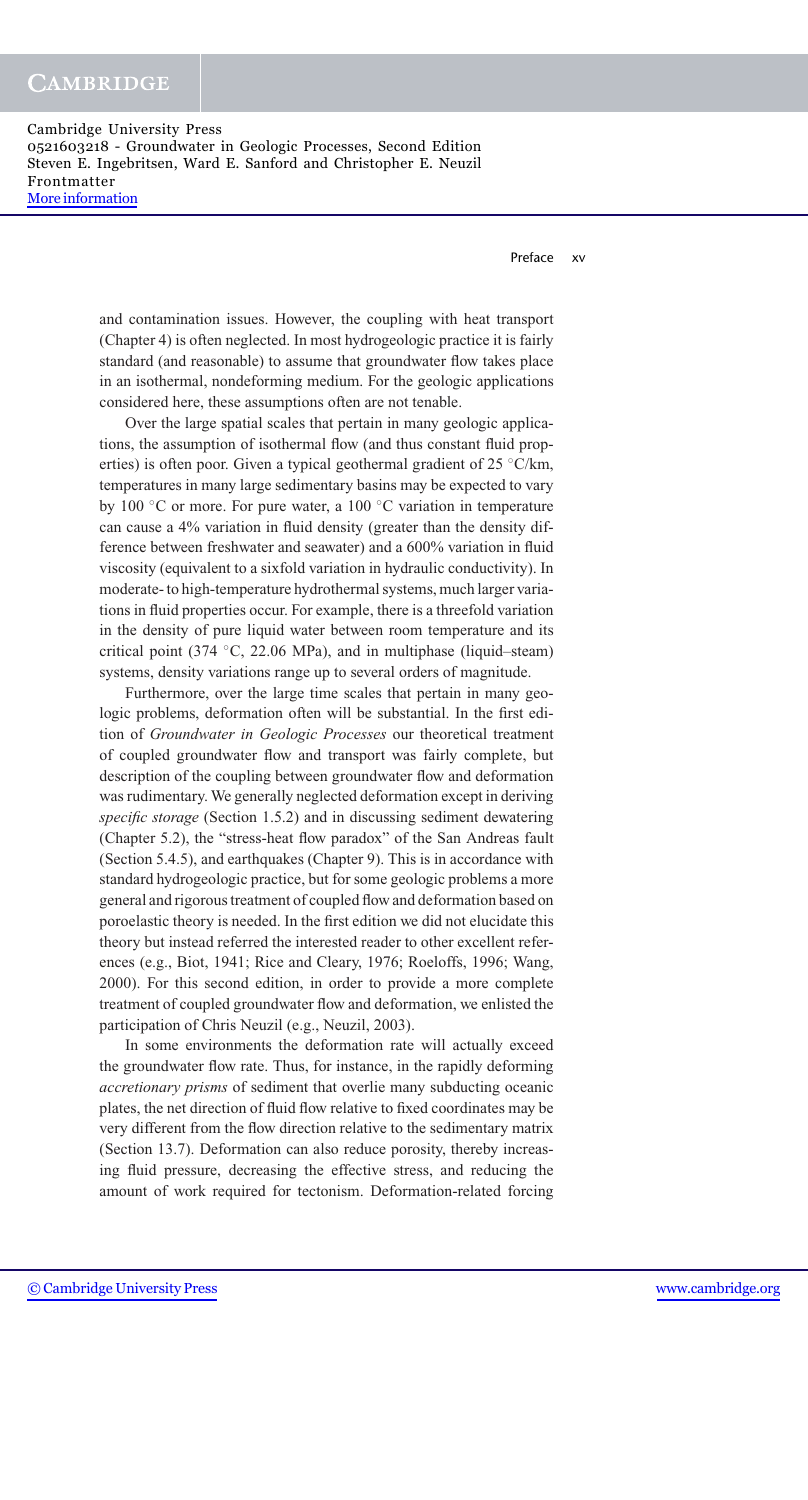xvi Preface

of groundwater flow is particularly effective in low-permeability strata (Section 5.2).

From the theoretical point of view, then, a unique aspect of the study of groundwater and geologic processes is the importance of the couplings of groundwater flow with heat transport and deformation, in addition to solute transport. Another unusual consideration (relative to standard hydrogeologic practice) is that every one of these couplings may be important to a given problem. Hydrothermal circulation near mid-oceanridge (MOR) hydrothermal vents provides an important and clear example (Section 13.4). We can assume that the fluid flow is governed by some form of Darcy's law, except perhaps very near some of the vents, where flow rates may be high enough that some energy is lost to turbulence. We would need to invoke a relatively complex, multiphase form of Darcy's law (Section 4.1.3), because large gradients in salinity between vents indicate that active *phase separation* (Section 8.4.1) occurs between a relatively dense, saline brine and a less saline vapor. Large gradients in salinity and temperature (approximately 2  $°C$  to 400  $°C$ ) dictate that any complete model of the system must include both solute and heat transport. Furthermore, we must expect that the flow systems are highly transient; the exceptionally high rates of heat discharge from individual vents can only be explained as the result of rapid crystallization and cooling of large volumes of magma (Section 8.2), so that the intensity and spatial distribution of heat sources must vary with time. We would also expect precipitation and dissolution of minerals to cause continuous variations in porosity and permeability, because the extreme variations in fluid composition and temperature make for a highly reactive chemical environment. As a result of these transient phenomena, deformation enters the picture: as permeability, flow rates, and temperatures wax and wane, near-vent rates of thermomechanical deformation are likely large enough to substantially affect permeability (Germanovich and Lowell, 1992). On a longer time scale, plate movement away from the MOR itself (another mode of deformation) will also influence the overall pattern of fluid circulation.

Although we can recognize the probable importance of each of these couplings we still, almost invariably, neglect some of them in our analyses. There is as yet no quantitative model that can fully describe MOR hydrothermal circulation, or other complex, transient systems. We typically account, at most, for one or two of the couplings in each analysis, hoping to capture the essence of the system. As was the case when the first edition of this book was completed, we find that efforts to describe more than one coupling at a time (e.g., fluid flow–solute transport–heat transport) are still in their infancy.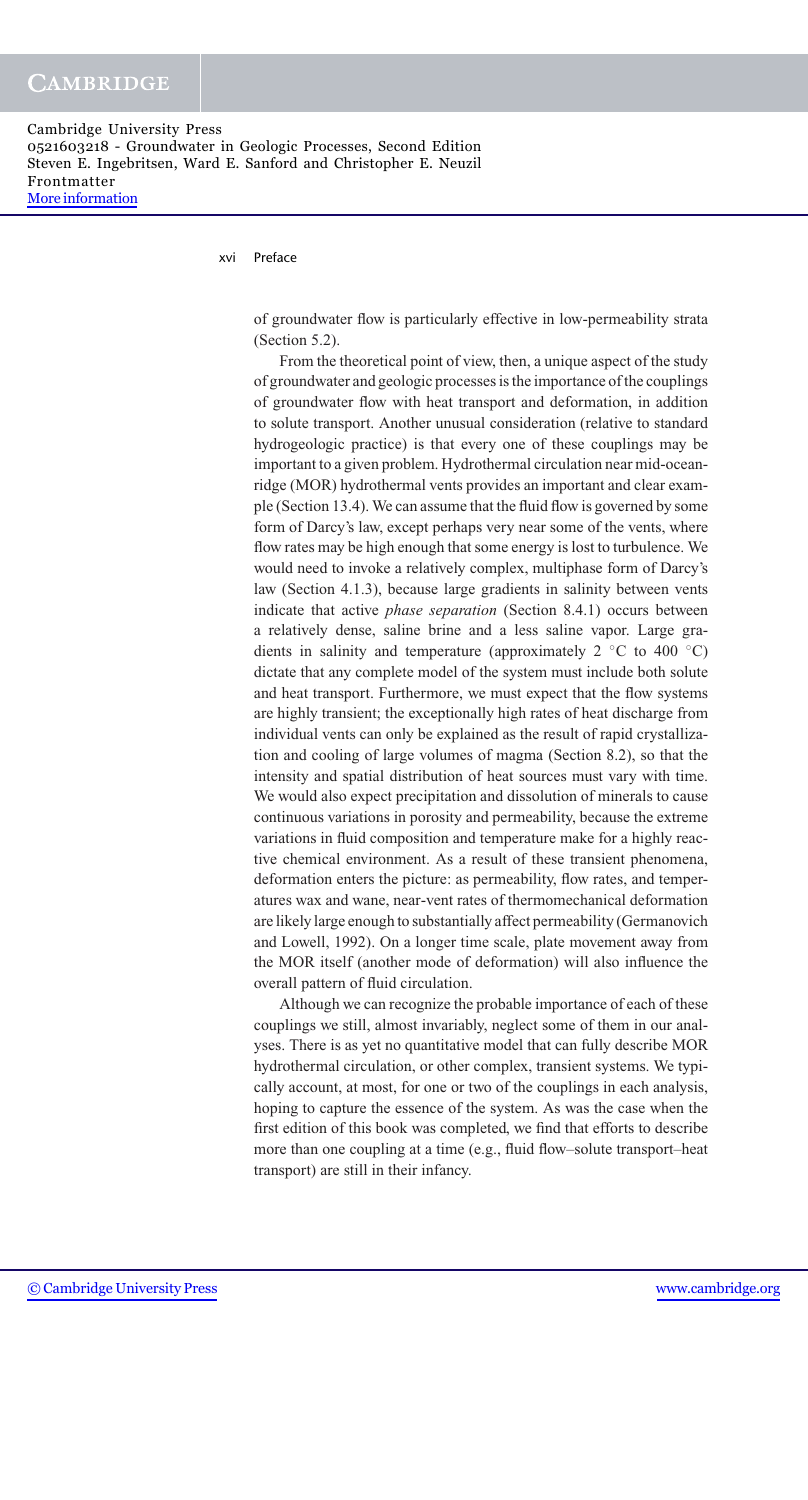Preface xvii

#### **Scope of this book**

The scope of this second edition of *Groundwater in Geologic Processes* is substantially expanded relative to the first edition. We attempt a reasonably complete introduction to the coupling of groundwater flow and deformation (Chapter 2), and have greatly expanded the treatment of compaction and diagenesis (Chapter 11), metamorphism (Chapter 12), and subsea hydrogeology (Chapter 13). However, notable omissions remain. For instance, one might reasonably expect a book by this name to cover the topic of groundwater geomorphology. Instead, we consciously avoid this important topic, other than a brief mention of the possible role of thermal pressurization in volcanic-edifice collapse (Section 8.2.3). This omission reflects a desire to limit the book to an attractive length as well as the limited geomorphic expertise of this group of authors. Instead, we refer the interested reader to other references (Higgins and Coates, 1990; Iverson and Reid, 1992; Reid and Iverson, 1992; Iverson, 1997). Karst geomorphology, in particular, is thoroughly treated elsewhere (Higgins and Coates, 1990; American Geological Institute, 2001; Culver and White, 2004).

Several reviewers of the first edition suggested more in-depth treatment of numerical-modeling techniques. We discussed this possibility among ourselves and eventually rejected it; our sense is that solution techniques are constantly evolving and therefore relatively ephemeral, in contrast to the more fundamental governing equations that we choose to emphasize here. Finally, many European reviewers of the first edition commented (justifiably) on our "North American" bias, for instance in our selection of case studies. We recognize that bias and have made some attempt to correct it in this edition. However, to a large extent it is an inevitable consequence of our own research experience and assignments as members of the US Geological Survey.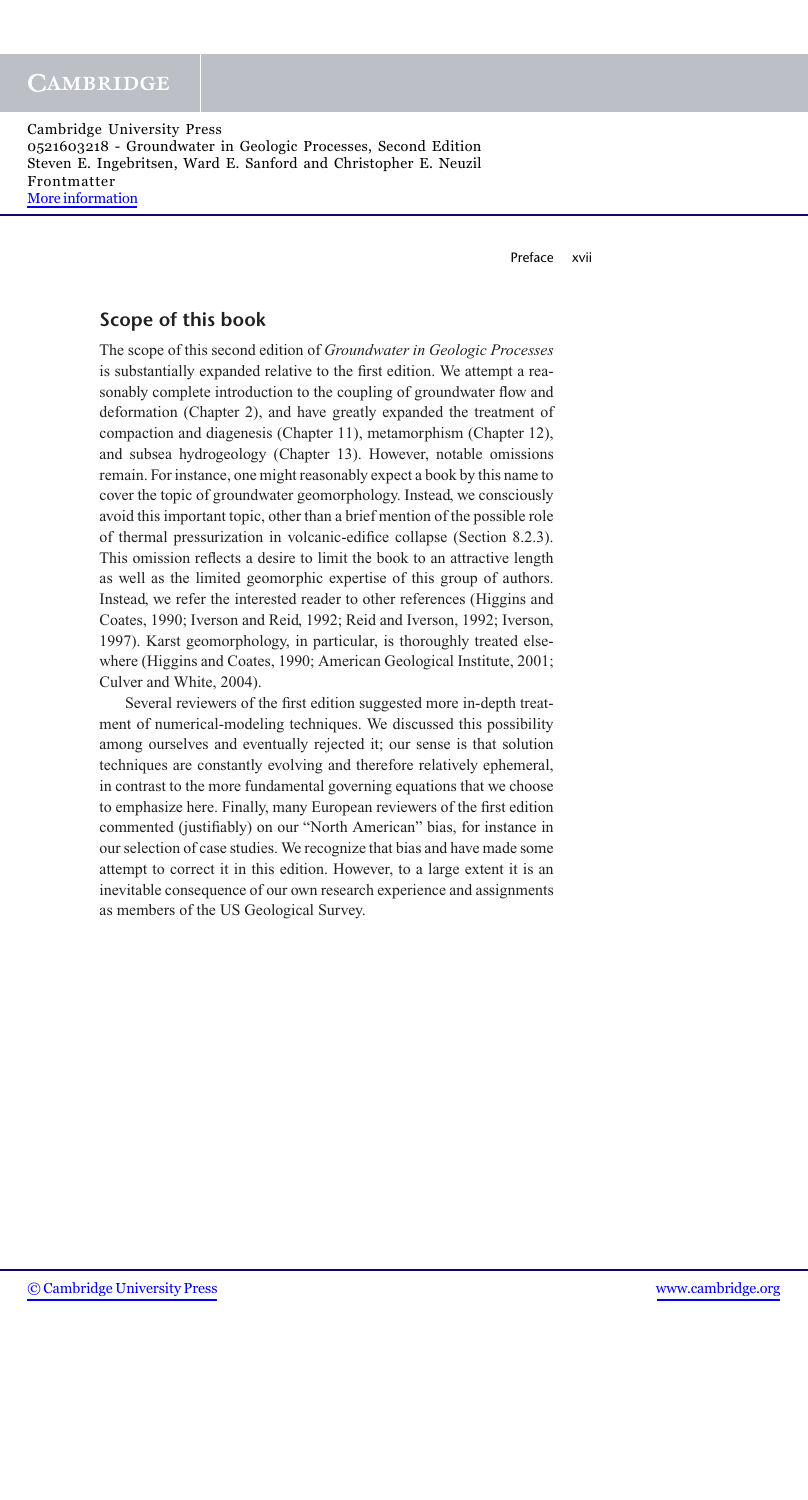## Acknowledgments

The notion of a book on this topic was originally inspired by a course that we developed for colleagues at the US Geological Survey, and several of the chapters were refined on the basis of short courses held at the Survey's National Training Center and elsewhere. We extend our gratitude to our co-instructor Evelyn Roeloffs, to the many course participants, and to numerous colleague reviewers. The following people reviewed one or more chapters of the first or second edition; unless otherwise indicated, they are members of the USGS: Jay Ague (Yale University), Barbara Bekins, Jim Bischoff, Lizet Christiansen, Greg Dipple (University of British Columbia), Hedeff Essaid, Andy Fisher (University of California–Santa Cruz), Lisl Gaal (University of Minnesota), Chris Green, Dan Hayba, Paul Hsieh, Shaul Hurwitz, Blair Jones, Ken Kipp, Lenny Konikow, Henk Kooi (Vrije Universiteit), Thomas Keijzer (Tauw BV Netherlands), Robert Lowell (Georgia Institute of Technology), Les Magoon, Michael Manga (University of California– Berkeley), Craig Manning (UCLA), Brian McPherson (New Mexico Institute of Technology), Alan Moench, Casey Moore (University of California–Santa Cruz), Mark Person (University of Indiana), Carl Renshaw (Dartmouth College), Evelyn Roeloffs, Elizabeth Rowan, Martha Scholl, Craig Simmons (Flinders University), Phil Stauffer (Los Alamos National Laboratory), Claire Tiedeman, Tomochika Tokunaga (University of Tokyo), Takuya Urakoshi (University of Tokyo), Herb Wang (University of Wisconsin) Fiona Whitaker (University of Bristol), Art White, Warren Wood, and Mary Lou Zoback. Classes taught by Paul Hsieh (at Stanford University) and Roy Haggerty (at Oregon State University) tested the first edition of this book in manuscript form; they found and corrected a number of errors in the presentation. Further necessary corrections were later identified through courses taught by Michael Manga (then at the University of Oregon) and Brian McPherson (New Mexico Institute of Technology). We also gratefully acknowledge the influence of John Bredehoeft, who first stimulated our interest in the geological aspects of hydrogeology.

Finally, we owe a debt of thanks to the USGS itself for allowing us to invest time in this effort. In our view the USGS has a strong

xviii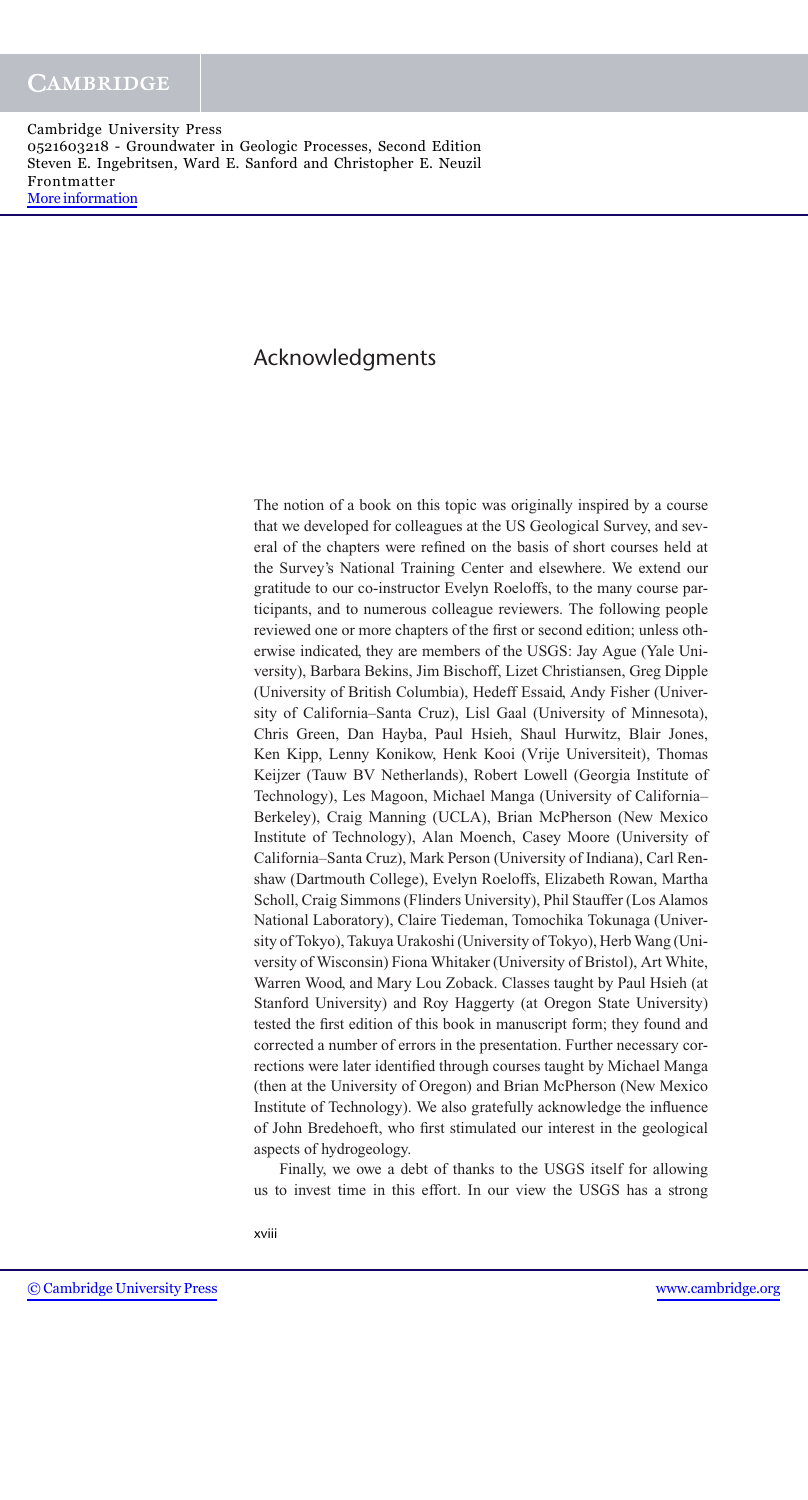Acknowledgments xix

organizational interest in the topic of groundwater in geologic processes. This view is borne out to some extent by examination of the chapter titles, several of which (e.g., ore deposits, hydrocarbons, earthquakes) directly correspond to important USGS programs. Others that show no direct correspondence (e.g., geothermal processes) nevertheless represent topical areas that are significant to one or more USGS programs.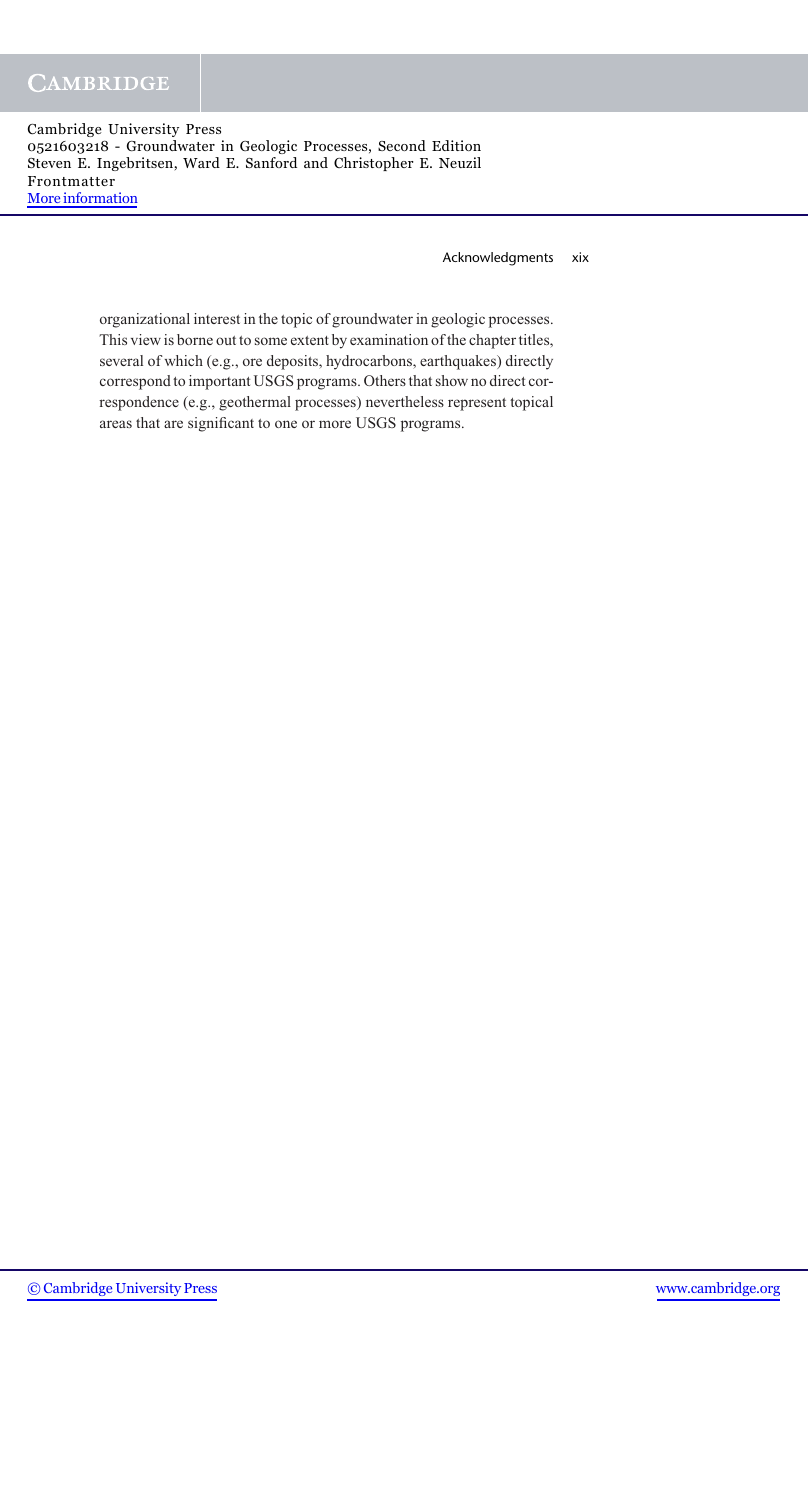## Symbols

Listed are common symbols in alphabetical order, first in the Latin, then the Greek alphabets. Other, less frequently used symbols are defined where they appear in the text. Dimensions given in square brackets are M, mass, L, length, t, time, E, energy, T, temperature, and C, electrical charge.

$$
A = \text{area } [L^2]
$$

- $A_0$  = radiogenic heat production measured near the Earth's surface  $[E/L^3-t]$
- $b =$  thickness [L]<br> $B =$  three-dimension-
- $B =$  three-dimensional loading efficiency [dimensionless]<br> $C =$  isochoric heat capacity  $[F/m-T]$
- $=$  isochoric heat capacity  $[E/m-T]$
- $c_{\rm b}$  = bulk compressibility [Lt<sup>2</sup>/M]
- $c_f$  = bulk compressibility of fluid [Lt<sup>2</sup>/M]
- $c_p$  = bulk compressibility for plastic deformation [Lt<sup>2</sup>/M]
- $c_s$  = bulk compressibility of nonporous solids  $[Lt^2/M]$
- $c<sub>u</sub>$  = uniaxial (confined) compressibility  $[(1 + v)/3(1 v)]c<sub>b</sub>$  $[Lt^2/M]$
- $c'_{\rm n}$  $=$  effective or long-term uniaxial (confined) compressibility  $[Lt^2/M]$
- $C = \text{aqueous concentration } [M/L^3]$ <br>  $C_d = \text{dimensionless concentration } [G]$
- $C_{\rm d}$  = dimensionless concentration [dimensionless]<br> $C_{\rm eq}$  = concentration at equilibrium with respect to a
	- $=$  concentration at equilibrium with respect to a given mineral  $[M/L^3]$
- $C_i$  = concentration in inflowing groundwater [M/L<sup>3</sup>]<br>  $C_L$  = uniaxial loading coefficient  $[(1 n)(\rho_s \rho_f)]/k$
- $=$  uniaxial loading coefficient  $[(1 n)(\rho_s \rho_f)]/\rho_f$ [dimensionless]
- $C_0$  = concentration in outflowing groundwater [M/L<sup>3</sup>]
- $C_p$  = concentration in precipitation [M/L<sup>3</sup>]<br>  $C_s$  = sorbed concentration (Chapter 3) [M/
	- $=$  sorbed concentration (Chapter 3) [M/M]
		- = solute concentration in inflowing surface water (Chapter 10)  $[M/L^3]$
- $C<sub>o</sub>$  = reference concentration or concentration at an initial time  $[M/L^3]$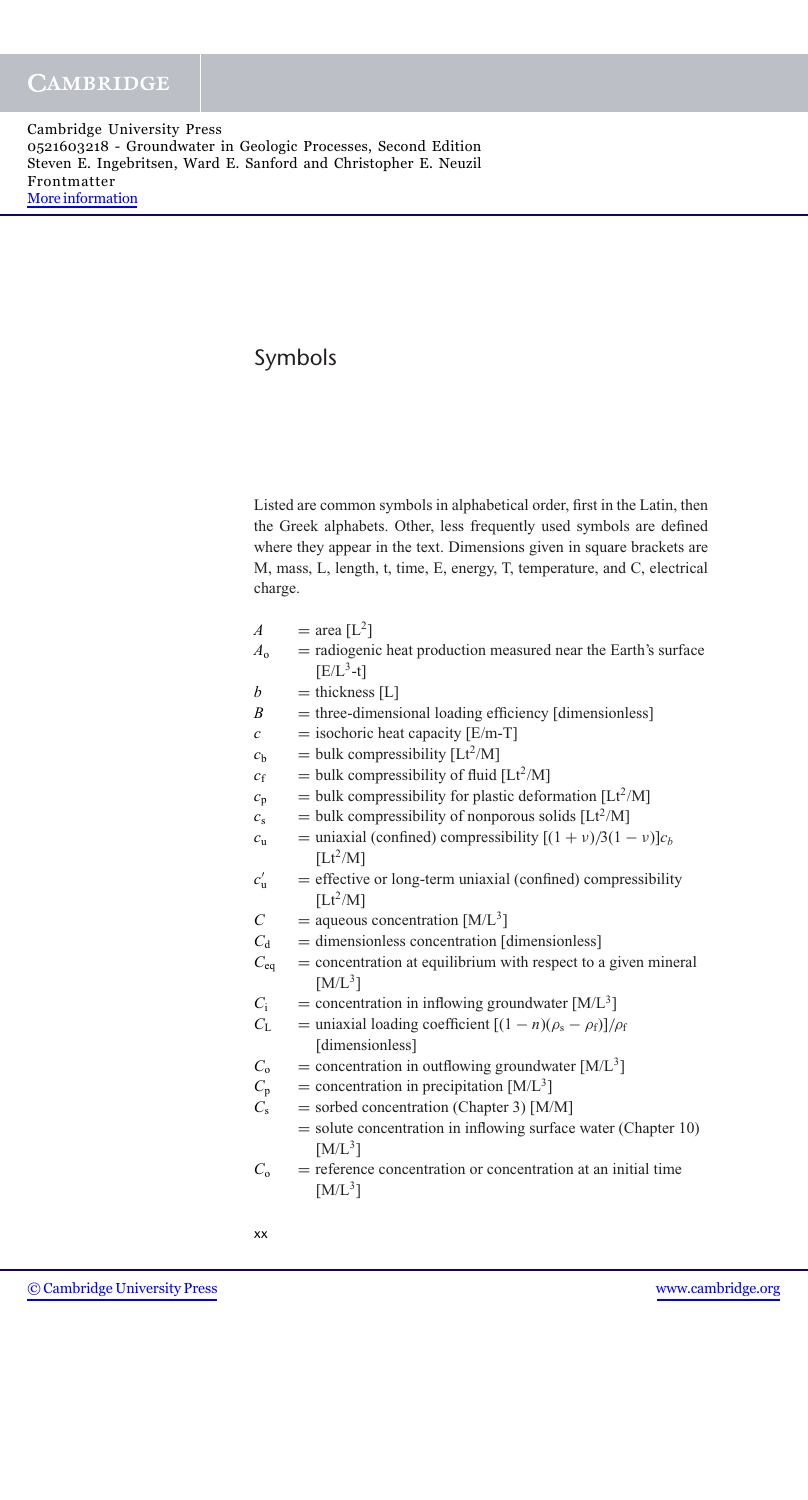List of symbols xxi

|                  | $CEC =$ the exchange capacity of a porous medium [M/M]                                |
|------------------|---------------------------------------------------------------------------------------|
| $\overline{d}$   | $=$ depth $[L]$                                                                       |
| $d_{\rm m}$      | $=$ mean or median grain diameter (particle size) [L]                                 |
| D                | = hydrodynamic dispersion (Chapters 3, 5) $[L^2/t]$                                   |
|                  | = hydraulic diffusivity (Chapter 8) $[L^2/t]$                                         |
| $D'_{ij}$        | = component of diffusion coefficient matrix for a                                     |
|                  | multicomponent system $[L^2/t]$                                                       |
| $D_{k}$          | = Damkohler number [dimensionless]                                                    |
| $D_{\rm L}$      | = coefficient of longitudinal dispersion $[L^2/t]$                                    |
| $D_{\rm m}$      | = coefficient of molecular diffusion in a porous medium $[L^2/t]$                     |
| $D'_{\rm m}$     | = coefficient of molecular diffusion per unit area of effective<br>porosity $[L^2/t]$ |
| $D_{\rm T}$      | = coefficient of transverse dispersion $[L^2/t]$                                      |
| $D_{\rm w}$      | = coefficient of molecular diffusion in open water $[L^2/t]$                          |
| $\epsilon$       | $=$ activation energy [E/M]                                                           |
| E                | = Young's modulus for deformation (Chapter 2)[M/L-t <sup>2</sup> ]                    |
| E                | = impelling force $[ML/t^2]$                                                          |
| $E_j$            | $=$ gradient in the electrochemical potential of the <i>j</i> th ion [E/M-L]          |
| $\,F$            | $=$ Faraday's constant [C/M]                                                          |
| g                | = gravitational acceleration $[L/t^2]$                                                |
| G                | = shear modulus, $E/2(1 - v)$ [M/L-t <sup>2</sup> ]                                   |
| $\boldsymbol{h}$ | $=$ hydraulic head [L]                                                                |
| H                | $=$ enthalpy [E]                                                                      |
| $\kappa$         | = intrinsic permeability $[L^2]$                                                      |
| $k_i$            | = kinetic rate constant for a given mineral $i$ ( $i$ = A, B, C)                      |
|                  | [variable]                                                                            |
| $k_{\rm r}$      | $=$ relative permeability [dimensionless]                                             |
| K                | $=$ hydraulic conductivity [L/t]                                                      |
| $K_{\rm ac}$     | = equilibrium constant for an aqueous complex [variable]                              |
| $K_{d}$          | = linear sorption distribution coefficient [ $L^3/M$ ]                                |
| $K_{\rm eq}$     | $=$ ion-exchange distribution coefficient [variable]                                  |
| $K_i$            | = equilibrium constant for mineral $i$ ( $i$ = A, B, min) [variable]                  |
| $K_{\rm m}$      | $=$ medium thermal conductivity [E/L-T]                                               |
| $K_{\rm r}$      | $=$ a reaction-rate constant [variable]                                               |
| $l_{\rm s}$      | $=$ elevation of the land surface [L]                                                 |
| L                | $=$ characteristic length or distance [L]                                             |
| $\boldsymbol{m}$ | = empirical exponent in a kinetic rate equation [dimensionless]                       |
| $m_{\rm s}$      | $=$ the molality of a species [M/M]                                                   |
| M                | $=$ a point source of mass [M]                                                        |
| n                | = porosity $[L^3/L^3]$ , dimensionless]                                               |
| $n_{\rm e}$      | $=$ effective porosity [dimensionless]                                                |
| $n_{ir}$         | $=$ irreducible porosity [dimensionless]                                              |
| $n_{\rm s}$      | = porosity at ground surface [dimensionless]                                          |
|                  |                                                                                       |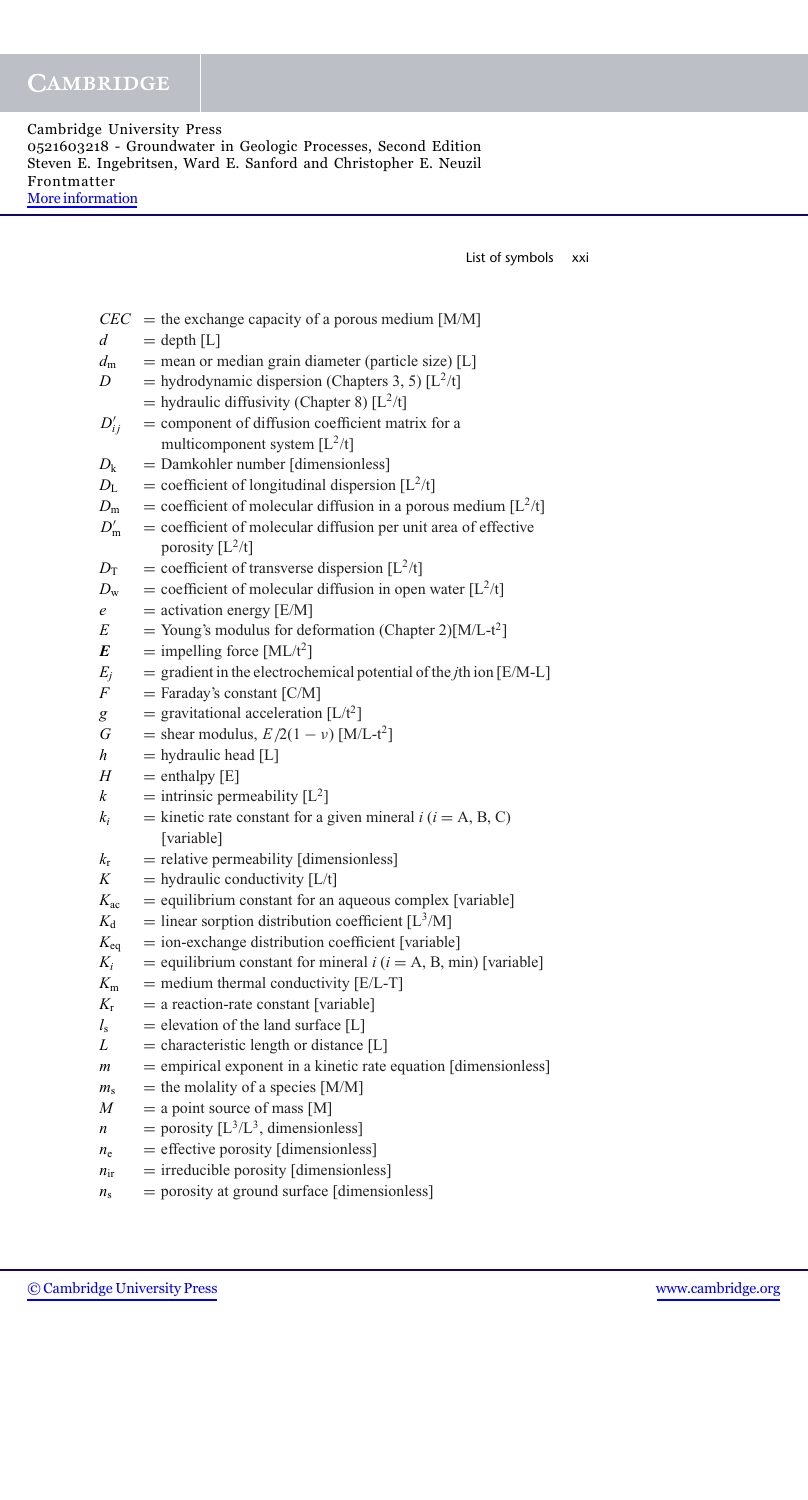Cambridge University Press 0521603218 - Groundwater in Geologic Processes, Second Edition Steven E. Ingebritsen, Ward E. Sanford and Christopher E. Neuzil Frontmatter [More information](http://www.cambridge.org/0521603218)

xxii List of symbols

| Nu              | $=$ Nusselt number [dimensionless]                                             |
|-----------------|--------------------------------------------------------------------------------|
| P               | = pressure $[M/L-t^2]$                                                         |
| Pe              | = Peclet number [dimensionless]                                                |
| q               | $=$ volumetric flow rate per unit area (volume flux, specific                  |
|                 | discharge or Darcy velocity) [L/t]                                             |
| $q_{\rm a}$     | = advective flux of a solute $[M/L^2-t]$                                       |
| $q_d$           | = diffusive flux of a solute $[M/L^2-t]$                                       |
| q <sub>h</sub>  | = conductive heat flux per unit area [E/L <sup>2</sup> -t]                     |
| $q_h^*$         | = reduced conductive heat flux per unit area [ $E/L^2$ -t]                     |
| $q_i$           | = diffusive flux of the <i>i</i> th ion [M/L <sup>2</sup> -t]                  |
| Q               | = total volumetric flow rate $[L^3/t]$                                         |
| $Q_{\rm e}$     | = volumetric flow rate of evaporating basin water $[L^3/t]$                    |
| $Q_i$           | = volumetric flow rate of inflowing groundwater $[L^3/t]$                      |
| $Q_{o}$         | = volumetric flow rate of outflowing groundwater $[L^3/t]$                     |
| $Q_{\rm p}$     | = volumetric flow rate of precipitation $[L^3/t]$                              |
| $Q_{\rm s}$     | = source or sink of solute (Chapter 3) $[M/L^3-t]$                             |
|                 | $=$ volumetric flow rate of inflowing surface water (Chapter                   |
|                 | 10) $[L^3/t]$                                                                  |
| r               | $=$ radial distance (Chapter 1) or a radius of curvature (Chapter              |
|                 | $7)$ [L]                                                                       |
| R               | = general source/sink term for mass, chemical reactions, or                    |
|                 | heat [variable]                                                                |
|                 | $=$ gas constant (Chapter 7) [E/M-mol-T]                                       |
|                 | $=$ D/H or <sup>18</sup> O/ <sup>16</sup> O ratio (Chapter 12) [dimensionless] |
| $R_{\rm c}$     | = rate of calcite dissolution [variable]                                       |
| $R_{\rm f}$     | $=$ retardation factor [dimensionless]                                         |
| $R_{\rm p}$     | = rate of porosity development $[L^3/L^3-t]$                                   |
| Ra              | = Rayleigh number [dimensionless]                                              |
| S               | = storage coefficient (storativity) [dimensionless]                            |
| $S_{S}$         | $=$ specific storage [1/L]                                                     |
| $s_S'$          | $=$ specific storage (compressible solids) [1/L]                               |
| S <sub>S3</sub> | $=$ three-dimensional specific storage [ $1/L$ ]                               |
| $s_{S3}'$       | $=$ modified three-dimensional specific storage [ $1/L$ ]                      |
| $s_0$           | = specific surface $[L^2/L^3]$                                                 |
| S               | = volumetric saturation $[L^3/L^3]$ , dimensionless]                           |
| $S_{\rm v}$     | $=$ specific yield [dimensionless]                                             |
| t               | $=$ time $[t]$                                                                 |
| $t_{\rm d}$     | = dimensionless time [dimensionless]                                           |
| Т               | $=$ temperature [T]                                                            |
|                 | = transmissivity (Chapters 1 and 9) $[L^2/t]$                                  |
| T               | = surface traction $[M/t^2L]$                                                  |
| u               | = displacement vector $(u, v, w)$ [L]                                          |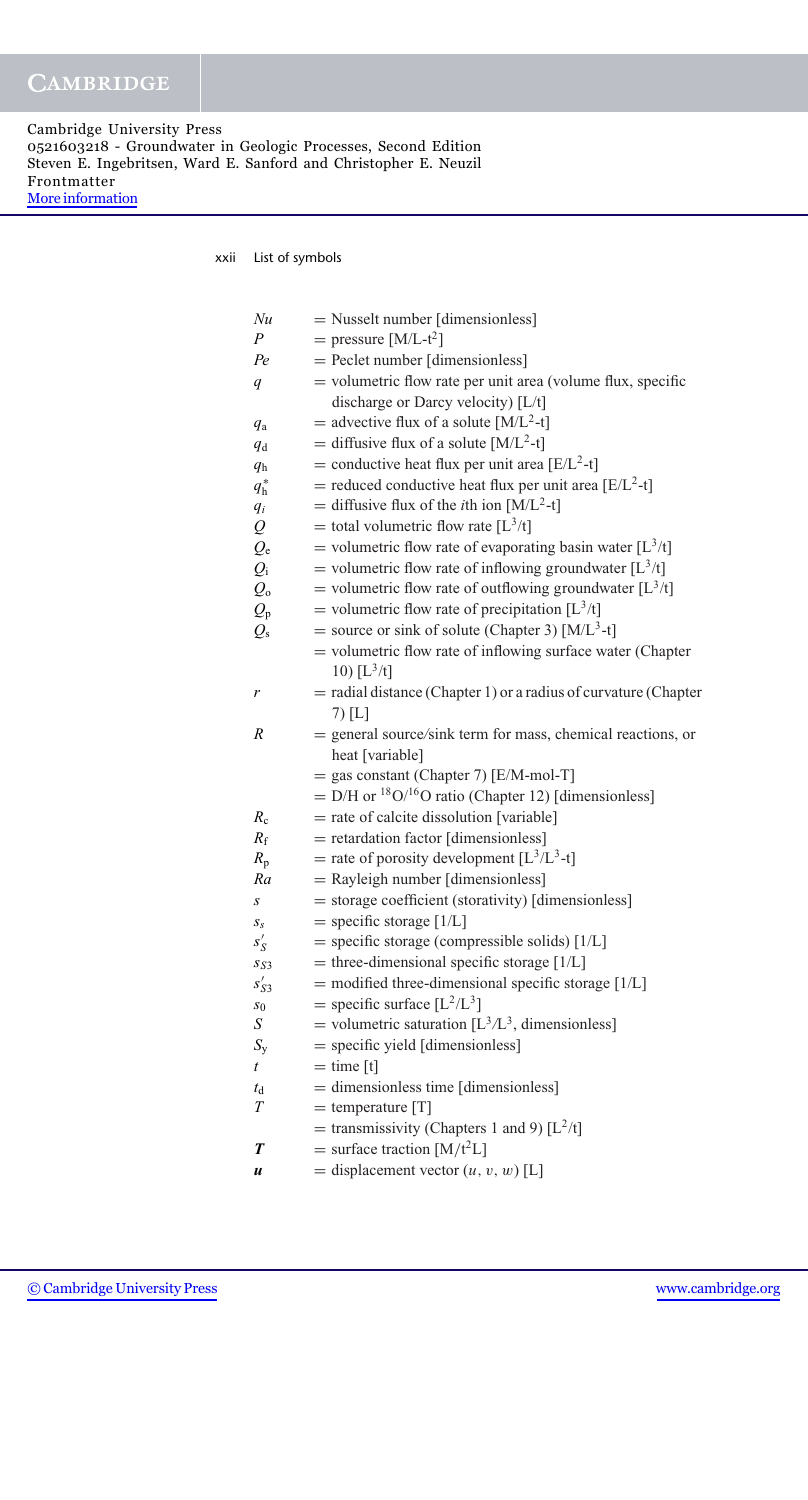Cambridge University Press 0521603218 - Groundwater in Geologic Processes, Second Edition Steven E. Ingebritsen, Ward E. Sanford and Christopher E. Neuzil Frontmatter [More information](http://www.cambridge.org/0521603218)

List of symbols xxiii

| u, v, w                   | = displacement in the x, y, z coordinate directions [L]                                                         |
|---------------------------|-----------------------------------------------------------------------------------------------------------------|
| υ                         | $=$ average linear velocity (seepage velocity) [L/t]                                                            |
| V                         | $=$ volume $[L^3]$                                                                                              |
| $V_{\rm e}$               | $=$ evaporated basin volume (Chapter 10) [dimensionless]                                                        |
| $V_{\rm f}$               | = volume of fluid $[L^3]$                                                                                       |
| $V_{\rm p}$               | = volume of pores $[L^3]$                                                                                       |
| х                         | = mass fraction steam (Chapter 8) or $H_2O$ or $CO_2$ in an                                                     |
|                           | $H2O-CO2 mixture (Chapter 12) [dimensionless]$                                                                  |
| $x_d$                     | $=$ dimensionless distance in the x direction                                                                   |
| X                         | $=$ Lagrangian x coordinate [L]                                                                                 |
| $X^{\prime}$              | $=$ translational transformation variable [L]                                                                   |
| $X_{\rm a}$               | $=$ exchange site for ion <i>a</i> on a mineral surface [dimensionless]                                         |
| Y                         | $=$ Lagrangian y coordinate [L]                                                                                 |
| z                         | = elevation above a datum, elevation head, or vertical                                                          |
|                           | Cartesian coordinate [L]                                                                                        |
| $z_i$                     | $=$ ionic charge of the <i>i</i> th ion [dimensionless]                                                         |
| Z                         | $=$ Lagrangian z coordinate [L]                                                                                 |
|                           |                                                                                                                 |
| α                         | $=$ coefficient of thermal expansion (Chapters 4 and 12)                                                        |
|                           | $[\Delta L/L-T, 1/T]$                                                                                           |
|                           | = effective stress coefficient, $1 - (c_s/c_b)$ (Chapter 2)                                                     |
|                           | [dimensionless]                                                                                                 |
|                           | $=$ contact angle (Chapter 7)                                                                                   |
| $\alpha_{\rm L}$          | $=$ longitudinal dispersivity [L]                                                                               |
| $\alpha_T$                | $=$ transverse dispersivity [L]                                                                                 |
|                           | = porous medium linear thermal expansivity (Chapter 2)                                                          |
|                           | [1/T]                                                                                                           |
| $\alpha_{\text{Tb}}$      | $=$ porous medium bulk thermal expansivity [1/T]                                                                |
| $\alpha_{\rm Tf}$         | $=$ fluid thermal expansivity [1/T]<br>= pore thermal expansivity $[1/T]$                                       |
| $\alpha_{\text{Tp}}$      | $=$ mineral or solid thermal expansivity [1/T]                                                                  |
| $\alpha_{\text{Ts}}$<br>β | = fluid compressibility $[Lt^2/M]$                                                                              |
| δ                         | = dirac delta function (Chapter 3) [dimensionless]                                                              |
|                           | $= [(R_{\text{sample}}/R_{\text{SMOW}}) - 1] \times 1000$ (Chapter 12)                                          |
| $\Delta Ca_s$             | = mass of dissolved calcite required to reach equilibrium                                                       |
|                           | $[M/L^3]$                                                                                                       |
| $\Delta x$                | $=$ discretization length in the x direction for a computational                                                |
|                           | $grid$ [L]                                                                                                      |
| ε                         | $=$ strain $[\Delta L/L,$ dimensionless]                                                                        |
| $\varepsilon_{ij}$        | $=$ strain component; $i = j$ indicates contraction/extension;                                                  |
|                           | $i \neq j$ indicates shear distortion [dimensionless]                                                           |
|                           | = volumetric strain, $\varepsilon_{xx} + \varepsilon_{yy} + \varepsilon_{zz} [\Delta L^3/L^3]$ , dimensionless] |
| $\varepsilon_{\bf kk}$    |                                                                                                                 |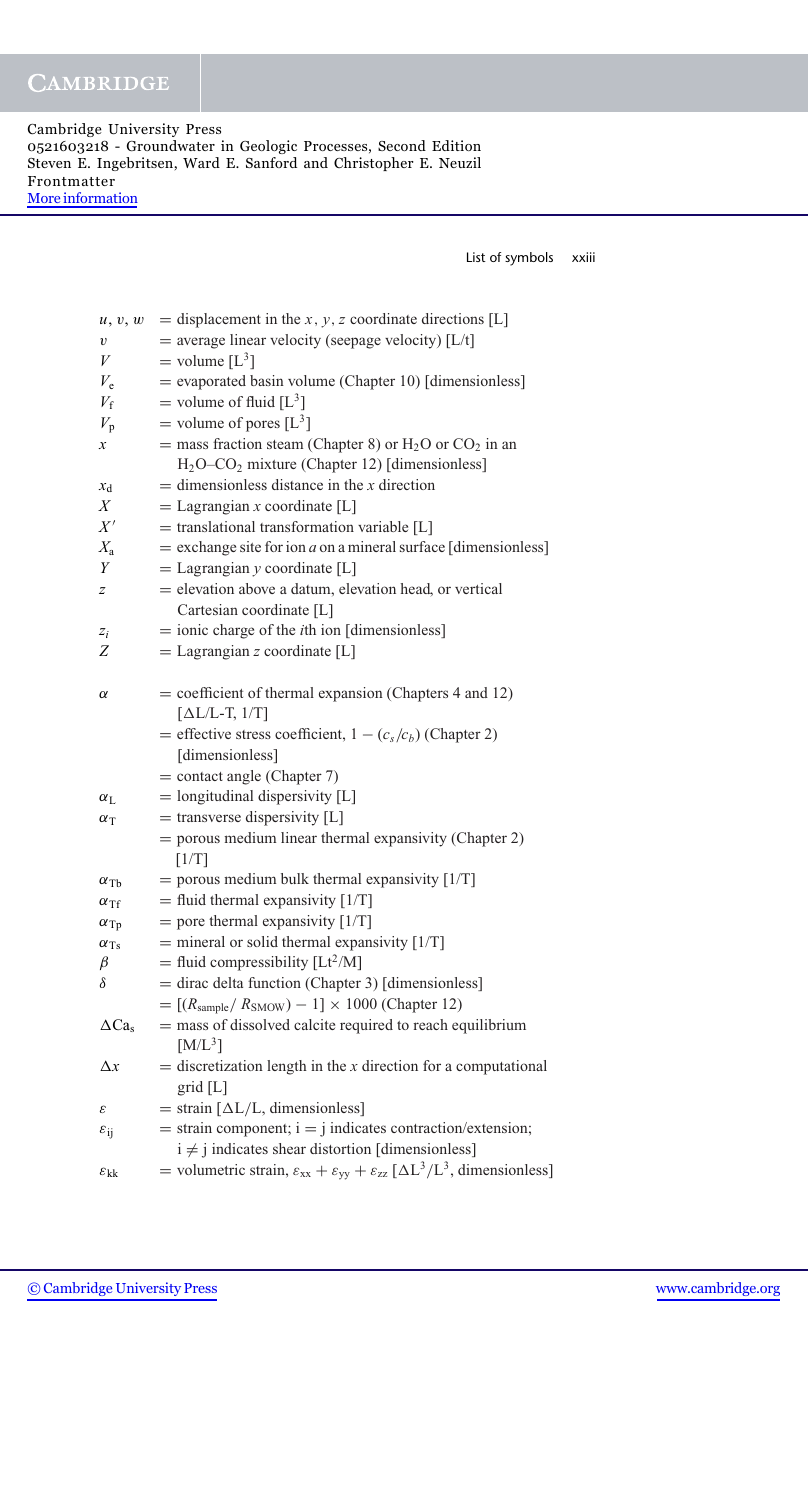#### xxiv List of symbols

| $\varepsilon_{\rm v}$              | = vertical strain $[\Delta L/L,$ dimensionless]                       |
|------------------------------------|-----------------------------------------------------------------------|
| $\phi$                             | $=$ electrostatic potential (Chapter 3) [E/C]                         |
|                                    | $=$ fluid potential per unit mass (Chapter 8) [E/M]                   |
|                                    | = angle of internal friction (Chapter 9); tan $\phi$ is also          |
|                                    | known as the coefficient of friction                                  |
| γ                                  | = change in fluid density per change in solute                        |
|                                    | concentration [dimensionless]                                         |
| $\gamma$ , $\gamma_1$ , $\gamma_2$ | $=$ coefficients for Athy-type compaction (Chapter 2)                 |
|                                    | $[Lt^2/M]$                                                            |
| $\gamma_{\rm m}$                   | $=$ activity coefficient of aqueous species m (Chapter 3)             |
|                                    | [dimensionless]                                                       |
| $\Gamma$                           | = a volumetric source or sink of fluid or equivalent rate of          |
|                                    | porosity loss or gain (Chapter 5) $[L^3/L^3/t]$                       |
| λ                                  | = poroelastic coefficient, $2\alpha(1 - 2\nu)/3(1 - \nu)$ (Chapter 2) |
|                                    | [dimensionless]                                                       |
|                                    | $=$ radioactive decay constant [1/t]                                  |
| $\lambda'$                         | $=$ loss-by-diffusion constant (Chapter 5) [1/t]                      |
| Λ                                  | = thermal response coefficient, $\alpha_{Tf} - \alpha_{Tp}$ [1/T]     |
| $\Lambda'$                         | = thermal response coefficient for uncoupled flow                     |
|                                    | equation, $\alpha_{Tf} + (\lambda/n)\alpha_{Tb} - \alpha_{Tp}$ [1/T]  |
| $\mu$                              | $=$ dynamic viscosity [M/L-t]                                         |
| $\mu_{\rm i}$                      | = chemical potential of the <i>i</i> th ion (Chapter 3) [E/M]         |
| $\mu_{\rm s}$                      | = dynamic viscosity for deformation of porous medium                  |
|                                    | $[M/L-t]$                                                             |
| ν                                  | = Poisson's ratio (Chapter 2) [dimensionless]                         |
|                                    | = stoichiometric coefficient in a chemical reaction                   |
|                                    | [dimensionless]                                                       |
| $\pi_{\rm h}$                      | $=$ osmotic head [L]                                                  |
| $\rho$                             | = density $[M/L^3]$                                                   |
| $\rho_{\rm f}$                     | = density of fresh water (Chapter 10) $[M/L^3]$                       |
| $\rho_{\rm o}$                     | = reference fluid density $[M/L^3]$                                   |
| $\rho_{\rm s}$                     | = density of salt water (Chapter 10) [ $M/L3$ ]                       |
| $\theta$                           | = angle between failure plane and greatest principal stress           |
| $\sigma$                           | = general designation of stress, positive for compression;            |
|                                    | one of three mutually orthogonal principal stresses                   |
|                                    | $[M/L-t^2]$                                                           |
|                                    | = membrane efficiency (Chapters 1 and 3) [dimensionless]              |
|                                    | = surface tension (Chapter 7) $[M/t^2]$                               |
| $\sigma_d$                         | = differential stress, $\sigma_1 - \sigma_3$ [M/L-t <sup>2</sup> ]    |
| $\sigma_e$                         | = effective normal stress on an arbitrarily oriented plane,           |
|                                    | $\sigma_{\rm n} - P_{\rm f}$ [M/L-t <sup>2</sup> ]                    |
| $\sigma_{ii}$                      | = stress component in $i, j, k$ coordinate system; i is               |
|                                    | direction normal to surface acted on; $j$ is direction of             |